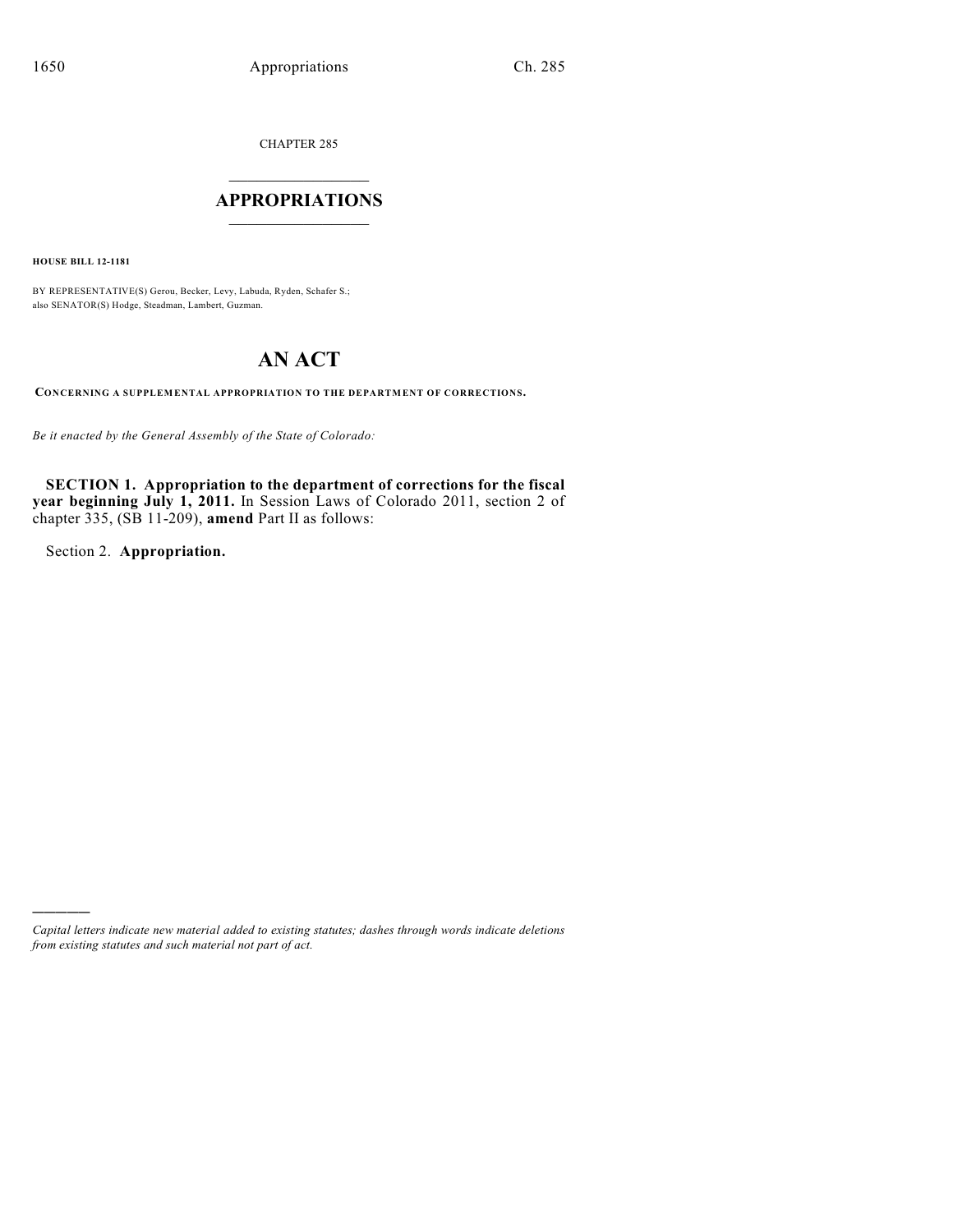|                           |              |                        | APPROPRIATION FROM                             |                             |                                       |                         |  |  |  |
|---------------------------|--------------|------------------------|------------------------------------------------|-----------------------------|---------------------------------------|-------------------------|--|--|--|
| ITEM &<br><b>SUBTOTAL</b> | <b>TOTAL</b> | GENERAL<br><b>FUND</b> | <b>GENERAL</b><br><b>FUND</b><br><b>EXEMPT</b> | <b>CASH</b><br><b>FUNDS</b> | <b>REAPPROPRIATED</b><br><b>FUNDS</b> | FEDERAL<br><b>FUNDS</b> |  |  |  |
|                           |              |                        |                                                |                             |                                       |                         |  |  |  |

### **PART II DEPARTMENT OF CORRECTIONS**

### **(1) MANAGEMENT**

| (A) Executive Director's Office Subprogram <sup>1a</sup> |              |              |                      |                        |
|----------------------------------------------------------|--------------|--------------|----------------------|------------------------|
| Personal Services                                        | 1,506,441    | 1,296,890    |                      | $209,551$ <sup>*</sup> |
|                                                          | 1,540,695    |              |                      | $243,805$ <sup>a</sup> |
|                                                          |              | $(13.1$ FTE) |                      | $(4.0$ FTE)            |
| Health, Life, and Dental                                 | 37, 398, 347 | 36, 323, 985 | $1,074,362^{\circ}$  |                        |
|                                                          | 37, 293, 325 | 36,218,963   |                      |                        |
| Short-term Disability                                    | 563,116      | 547,299      | 15.817 <sup>b</sup>  |                        |
|                                                          | 561,835      | 546,018      |                      |                        |
| S.B. 04-257 Amortization                                 |              |              |                      |                        |
| <b>Equalization Disbursement</b>                         | 8,852,868    | 8,602,662    | $250,206^{\circ}$    |                        |
|                                                          | 8,832,637    | 8,582,431    |                      |                        |
| S.B. 06-235 Supplemental                                 |              |              |                      |                        |
| Amortization Equalization                                |              |              |                      |                        |
| Disbursement                                             | 7,067,007    | 6,865,949    | 201,058 <sup>b</sup> |                        |
|                                                          | 7,050,760    | 6,849,702    |                      |                        |
|                                                          |              |              |                      |                        |
|                                                          |              |              |                      |                        |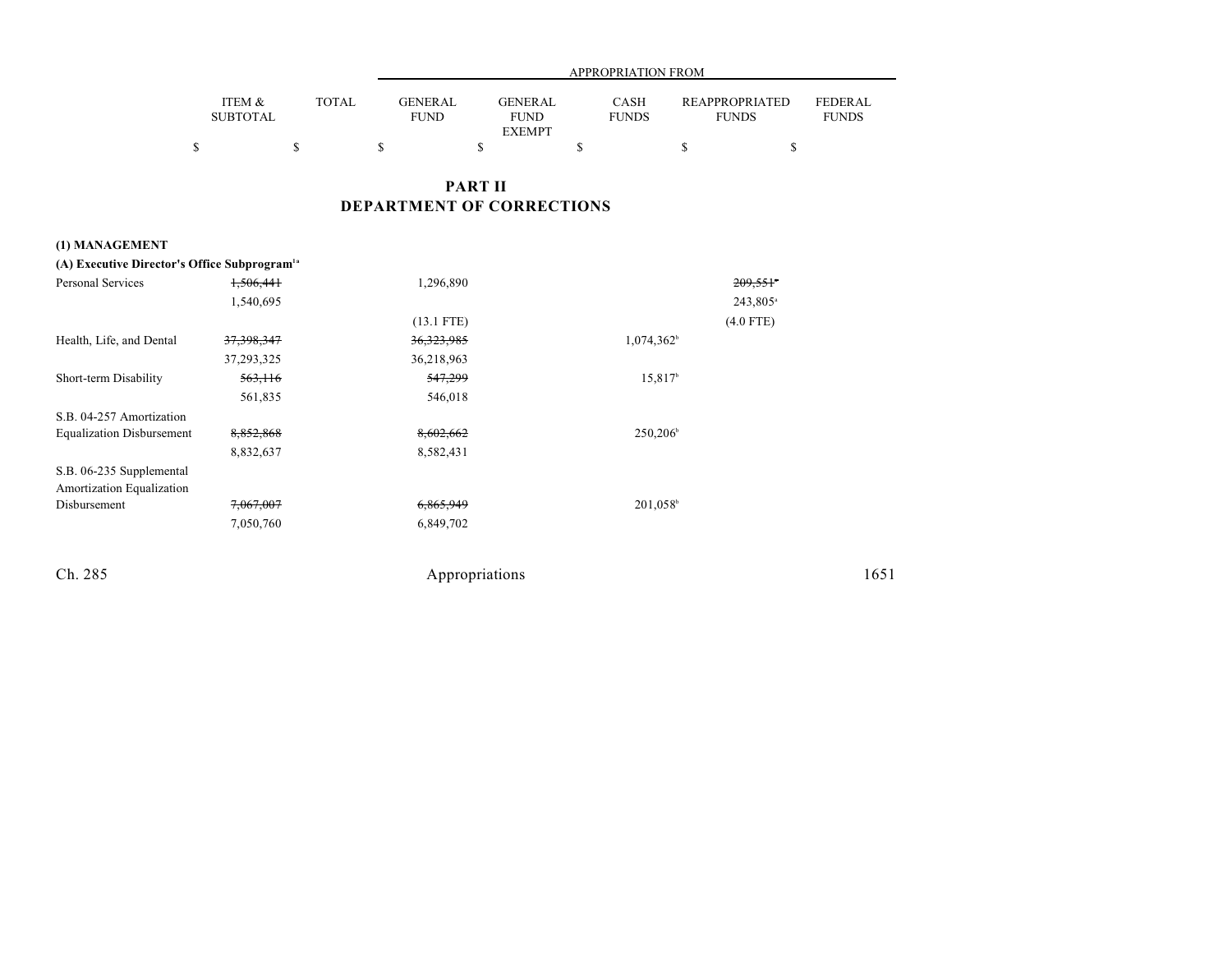|  | APPROPRIATION FROM |
|--|--------------------|

|                             | ITEM &<br><b>SUBTOTAL</b> | <b>TOTAL</b> | <b>GENERAL</b><br><b>FUND</b>               | <b>GENERAL</b><br><b>FUND</b><br><b>EXEMPT</b> | <b>CASH</b><br><b>FUNDS</b> | <b>REAPPROPRIATED</b><br><b>FUNDS</b> | <b>FEDERAL</b><br><b>FUNDS</b> |
|-----------------------------|---------------------------|--------------|---------------------------------------------|------------------------------------------------|-----------------------------|---------------------------------------|--------------------------------|
|                             | \$                        | \$           | $\mathbb{S}% _{n}^{X\rightarrow\mathbb{R}}$ | \$                                             | \$                          | \$                                    | \$                             |
| Shift Differential          | 4,572,613<br>4,574,071    |              | 4,566,169<br>4,567,627                      |                                                |                             | $6,444^{\circ}$                       |                                |
| Workers' Compensation       | 6,165,344                 |              | 5,970,392                                   |                                                | $194,952^{\circ}$           |                                       |                                |
| <b>Operating Expenses</b>   | 304,960                   |              | 181,882                                     |                                                |                             | 47,478                                | 75,600                         |
|                             | 278,632                   |              |                                             |                                                |                             | $11,750^{\circ}$                      | $85,000$ °                     |
| Legal Services for 15,298   |                           |              |                                             |                                                |                             |                                       |                                |
| hours                       | 1,239,958 <sup>d</sup>    |              | 1,200,579                                   |                                                |                             | 39,379 <sup>b</sup>                   |                                |
| Payment to Risk             |                           |              |                                             |                                                |                             |                                       |                                |
| Management and Property     |                           |              |                                             |                                                |                             |                                       |                                |
| $\ensuremath{\text{Funds}}$ | 2,823,339                 |              | 2,710,406                                   |                                                | $112,933^b$                 |                                       |                                |
| Leased Space                | 3,410,708                 |              | 3,200,503                                   |                                                | $210,205^{\circ}$           |                                       |                                |
| Capitol Complex Leased      |                           |              |                                             |                                                |                             |                                       |                                |
| Space                       | 126,730                   |              | 98,626                                      |                                                |                             | $28,104^{\circ}$                      |                                |
| Planning and Analysis       |                           |              |                                             |                                                |                             |                                       |                                |
| Contracts                   | 56,160                    |              | 56,160                                      |                                                |                             |                                       |                                |
| Payments to District        |                           |              |                                             |                                                |                             |                                       |                                |
| Attorneys                   | 144,108                   |              | 144,108                                     |                                                |                             |                                       |                                |
|                             | 366,880                   |              | 366,880                                     |                                                |                             |                                       |                                |
|                             | 74,231,699                |              |                                             |                                                |                             |                                       |                                |
|                             | 74,321,074                |              |                                             |                                                |                             |                                       |                                |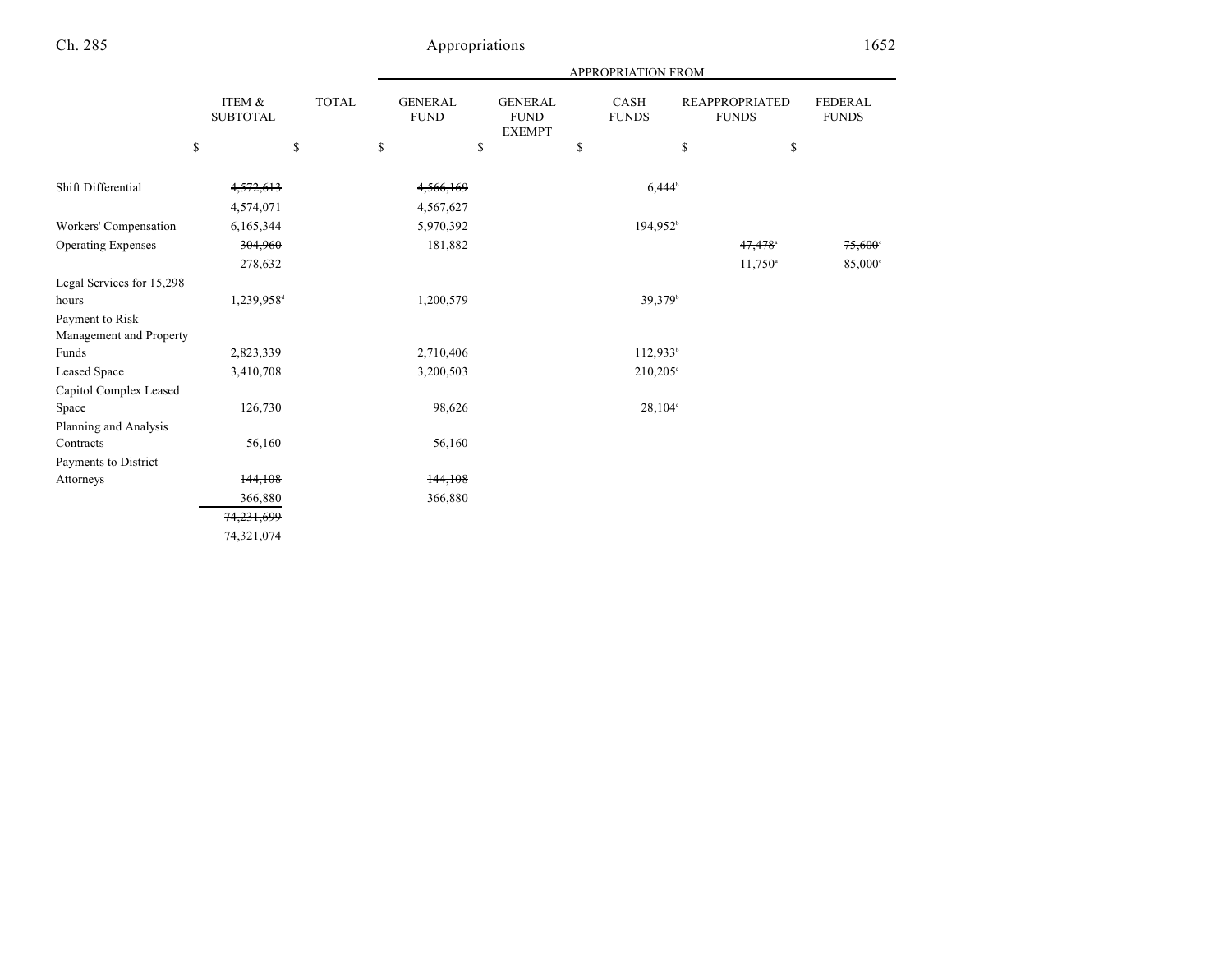<sup>a</sup> These amounts OF THESE AMOUNTS, \$128,073 shall be from State Victims Assistance and Law Enforcement funds appropriated to the Division of Criminal Justice in the Department of Public Safety AND \$127,482 SHALL BE FROM VICTIMS OF CRIME ACT ASSISTANCE FUNDS APPROPRIATED TO THE DIVISION OF CRIMINAL JUSTICE IN THE DEPARTMENT OF PUBLIC SAFETY.

<sup>b</sup> Of these amounts, \$1,663,943 shall be from sales revenues earned by Correctional Industries, and \$231,208 shall be from sales revenues earned by the Canteen Operation.

This amount shall be from the Social Security Administration Incentive Payment Memorandum of Understanding, and is shown for informational purposes only.

<sup>d</sup> Of this amount, \$1,158,212 shall be used to purchase 15,298 hours of legal services from the Department of Law, and \$81,746 shall be used to contract for legal services from private firms for litigation related to the Rifle Correctional Center.

<sup>e</sup> These amounts shall be from sales revenues earned by Correctional Industries.

#### **(B) External Capacity Subprogram**

(1) Private Prison Monitoring Unit

| Personal Services         | 1,065,095            | 1,065,095    |                       |
|---------------------------|----------------------|--------------|-----------------------|
|                           |                      | $(13.3$ FTE) |                       |
| <b>Operating Expenses</b> | 172,170              | 172,170      |                       |
|                           | 202,223              |              | $30.053$ <sup>a</sup> |
|                           | <del>1,237,265</del> |              |                       |
|                           | 1,267,318            |              |                       |
|                           |                      |              |                       |

 $\,^{\rm a}$  This amount shall be from revenue earned from monitoring out-of-state offenders in private prisons located in Colorado.

| (2) Payments to House State Prisoners <sup>2, 3</sup>      |           |           |  |  |  |
|------------------------------------------------------------|-----------|-----------|--|--|--|
| Payments to local jails at a<br>rate of \$50.44 per inmate |           |           |  |  |  |
| per day                                                    | 7,919,786 | 7,919,786 |  |  |  |
|                                                            | 9,557,357 | 9,557,357 |  |  |  |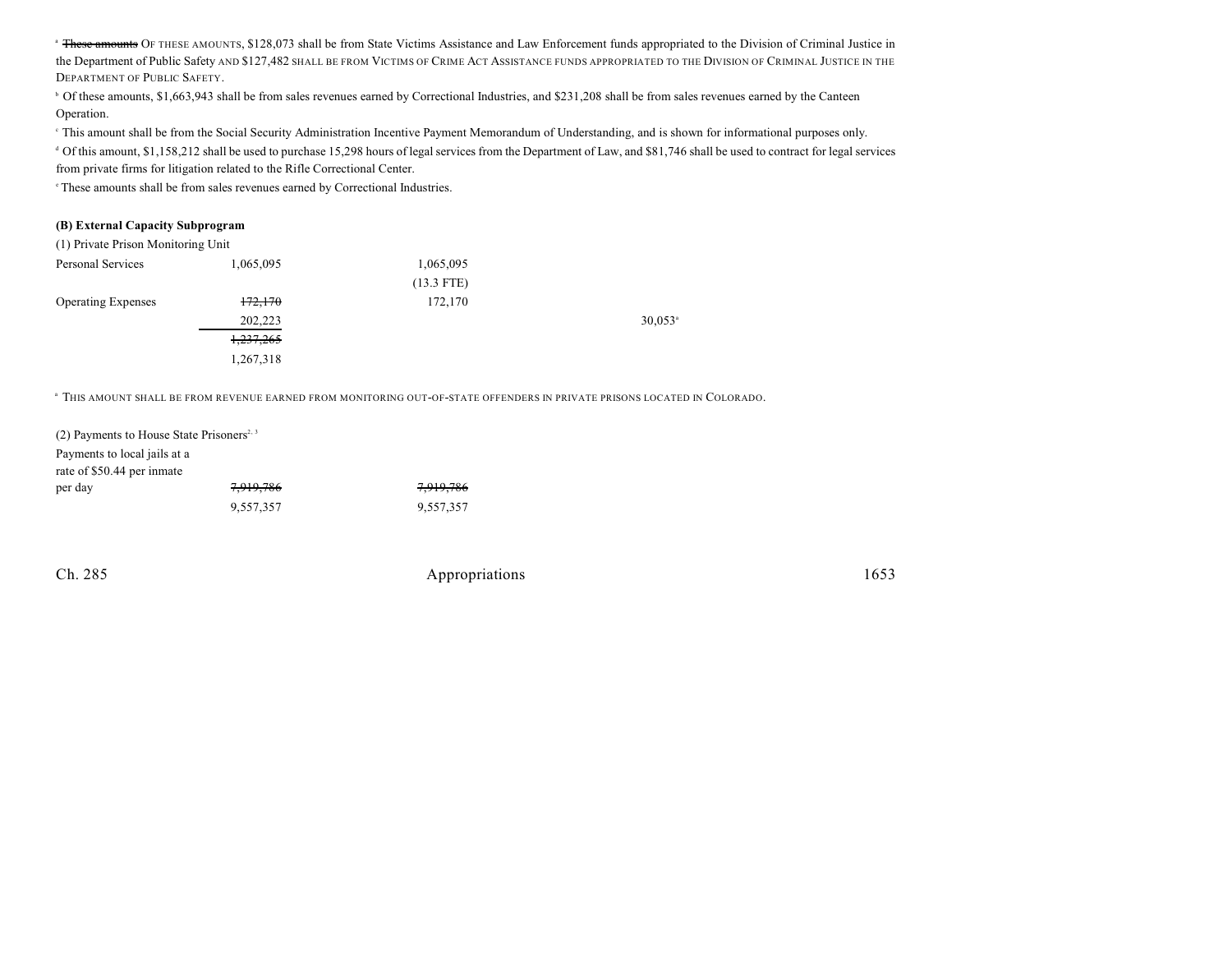|                                                                                     |                           |              | <b>APPROPRIATION FROM</b> |                                                |                             |                                       |                                |  |
|-------------------------------------------------------------------------------------|---------------------------|--------------|---------------------------|------------------------------------------------|-----------------------------|---------------------------------------|--------------------------------|--|
|                                                                                     | ITEM &<br><b>SUBTOTAL</b> | <b>TOTAL</b> |                           | <b>GENERAL</b><br><b>FUND</b><br><b>EXEMPT</b> | <b>CASH</b><br><b>FUNDS</b> | <b>REAPPROPRIATED</b><br><b>FUNDS</b> | <b>FEDERAL</b><br><b>FUNDS</b> |  |
|                                                                                     | \$                        | \$           | \$                        | \$                                             | \$                          | \$<br>\$                              |                                |  |
| Payments to in-state private<br>prisons at a rate of \$54.93                        |                           |              |                           |                                                |                             |                                       |                                |  |
| per inmate per day <sup>4</sup>                                                     | 60,405,258                |              | 58,046,551                |                                                | 2,358,707*                  |                                       |                                |  |
|                                                                                     | 70,136,218                |              | 66, 345, 809              |                                                | $3,790,409$ <sup>a</sup>    |                                       |                                |  |
| Payments to pre-release<br>parole revocation facilities<br>at a rate of \$54.93 per |                           |              |                           |                                                |                             |                                       |                                |  |
| inmate per day <sup>4</sup>                                                         | 12,245,683                |              | 12,245,683                |                                                |                             |                                       |                                |  |
|                                                                                     | 11,845,981                |              | 11,845,981                |                                                |                             |                                       |                                |  |
| <b>Community Corrections</b>                                                        |                           |              |                           |                                                |                             |                                       |                                |  |
| Programs                                                                            | 3,517,114                 |              | 3,517,114                 |                                                |                             |                                       |                                |  |
|                                                                                     | 3,851,545                 |              | 3,851,545                 |                                                |                             |                                       |                                |  |
|                                                                                     | 84,087,841                |              |                           |                                                |                             |                                       |                                |  |
|                                                                                     | 95,391,101                |              |                           |                                                |                             |                                       |                                |  |

<sup>a</sup> This amount shall be from reserves in the State Criminal Alien Assistance Program Cash Fund pursuant to Section 17-1-107.5, C.R.S.

| (C) Inspector General Subprogram |           |              |                        |  |  |  |
|----------------------------------|-----------|--------------|------------------------|--|--|--|
| Personal Services                | 3.673.016 | 3.571.597    | $101.419$ <sup>a</sup> |  |  |  |
|                                  |           | $(45.2$ FTE) |                        |  |  |  |
| <b>Operating Expenses</b>        | 338.611   | 255,424      | 83.187 <sup>a</sup>    |  |  |  |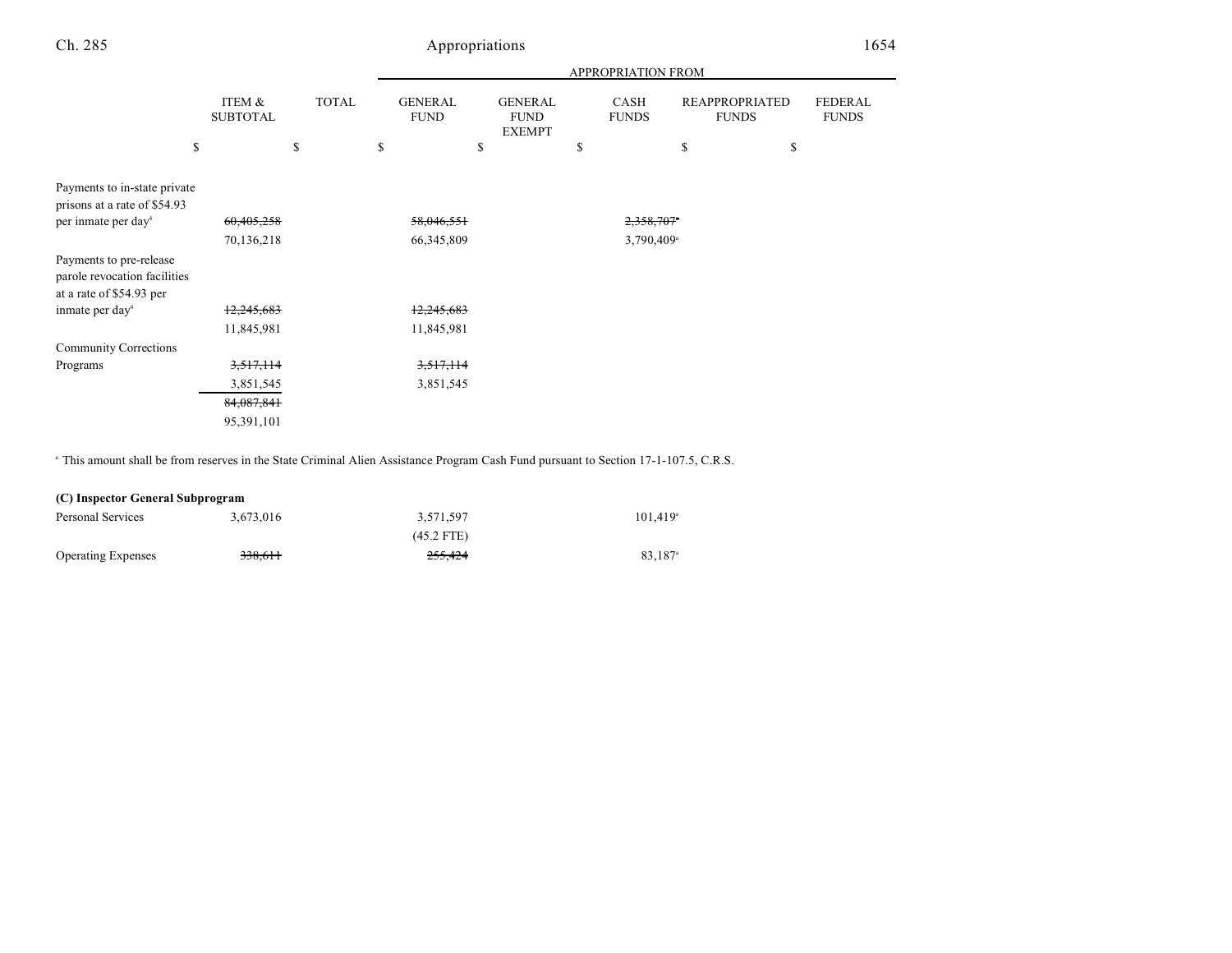|                                 | 338,515   | 255,328 |                   |                   |
|---------------------------------|-----------|---------|-------------------|-------------------|
| <b>Inspector General Grants</b> | 40,301    |         | 20,301            | 20,000            |
|                                 | 404,464   |         | $118,714^{\circ}$ | $285,750^{\circ}$ |
|                                 |           |         | $(1.0$ FTE)       |                   |
|                                 | 4,051,928 |         |                   |                   |
|                                 | 4,415,995 |         |                   |                   |

<sup>a</sup> These amounts shall be from revenues earned from private prison out of state offender investigations.

<sup>b</sup> This OF THIS amount \$68,603 shall be from COLORADO INFORMATION ANALYSIS CENTER federal funds appropriated to the Office of Homeland Security in the Governor - Lieutenant Governor - State Planning and Budgeting, AND \$50,111 SHALL BE FROM OFFENDER RELEASE OF INFORMATION TO LAW ENFORCEMENT FUNDS FROM THE DIVISION OF CRIMINAL JUSTICE IN THE DEPARTMENT OF PUBLIC SAFETY.

 $^\circ$  Of this amount, \$265,750 shall be from Prison Rape Elimination Act (PREA) funds from the US Department of Justice, Office of Justice Programs, BUREAU OF JUSTICE ASSISTANCE AND \$20,000 SHALL BE FROM EQUITABLE FORFEITURE SHARING FUNDS FROM THE US DEPARTMENT OF JUSTICE, CRIMINAL DIVISION, ASSET FORFEITURE AND MONEY LAUNDERING SECTION.

|                          |            | 163,608,733    |                        |      |
|--------------------------|------------|----------------|------------------------|------|
|                          |            | 175,395,488    |                        |      |
| (2) INSTITUTIONS         |            |                |                        |      |
| (A) Utilities Subprogram |            |                |                        |      |
| <b>Energy Management</b> |            |                |                        |      |
| Program                  | 300,792    | 300,792        |                        |      |
|                          |            | $(2.6$ FTE)    |                        |      |
| Utilities                | 18,964,769 | 17,994,888     | 969,881*               |      |
|                          | 20,514,677 | 19,475,759     | 1,038,918 <sup>a</sup> |      |
|                          | 19,265,561 |                |                        |      |
|                          | 20,815,469 |                |                        |      |
|                          |            |                |                        |      |
| Ch. 285                  |            | Appropriations |                        | 1655 |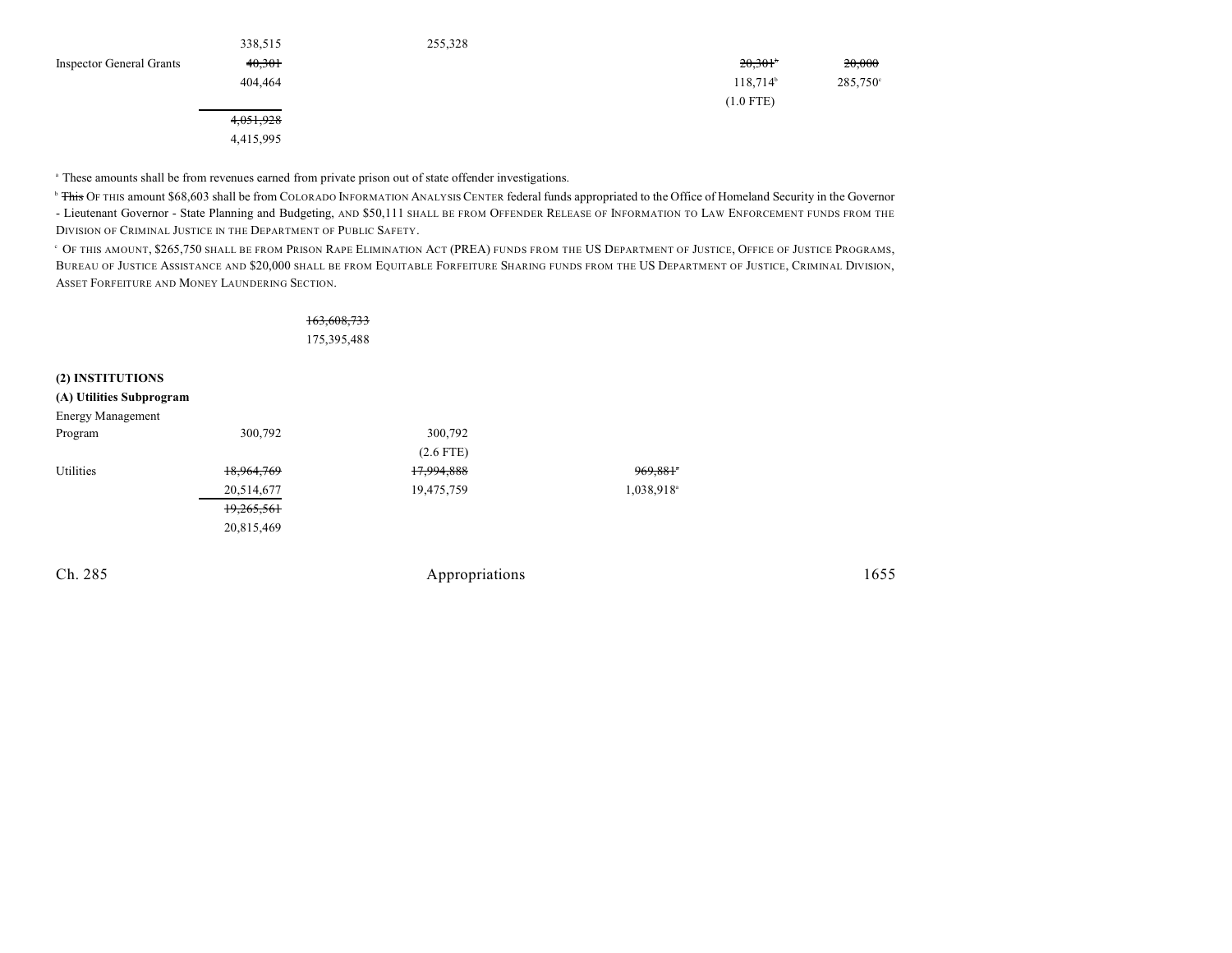|                           |       |             | APPROPRIATION FROM                        |                      |                                       |                                |  |  |  |
|---------------------------|-------|-------------|-------------------------------------------|----------------------|---------------------------------------|--------------------------------|--|--|--|
| ITEM &<br><b>SUBTOTAL</b> | TOTAL | <b>FUND</b> | GENER AL<br><b>GENERAL</b><br><b>FUND</b> | CASH<br><b>FUNDS</b> | <b>REAPPROPRIATED</b><br><b>FUNDS</b> | <b>FEDERAL</b><br><b>FUNDS</b> |  |  |  |
|                           |       |             | <b>EXEMPT</b>                             |                      |                                       |                                |  |  |  |
|                           |       |             |                                           |                      |                                       |                                |  |  |  |

 $195,048$ <sup>a</sup>

This amount shall be from sales revenues earned by Correctional Industries. <sup>a</sup>

| (B) Maintenance Subprogram |                  |              |         |
|----------------------------|------------------|--------------|---------|
| Personal Services          | 18,710,166       |              |         |
|                            | 18,736,331       |              |         |
|                            | $(313.2$ FTE $)$ |              |         |
|                            | (314.5 FTE)      |              |         |
| <b>Operating Expenses</b>  | 6,620,053        |              |         |
|                            | 6,749,777        |              |         |
| Purchase of Services       | 1,111,424        |              |         |
| <b>MAINTENANCE GRANTS</b>  | 195,048          |              |         |
|                            | 26,441,643       | 26, 441, 643 |         |
|                            | 26,792,580       | 26,597,532   | 195,048 |

<sup>a</sup> This amount shall be from a grant from the Colorado State Historical Society.

| (C) Housing and Security Subprogram |                          |  |  |
|-------------------------------------|--------------------------|--|--|
| Personal Services                   | 158,892,097*             |  |  |
|                                     | 158,432,694 <sup>a</sup> |  |  |
|                                     | $(3,057.9$ FTE)          |  |  |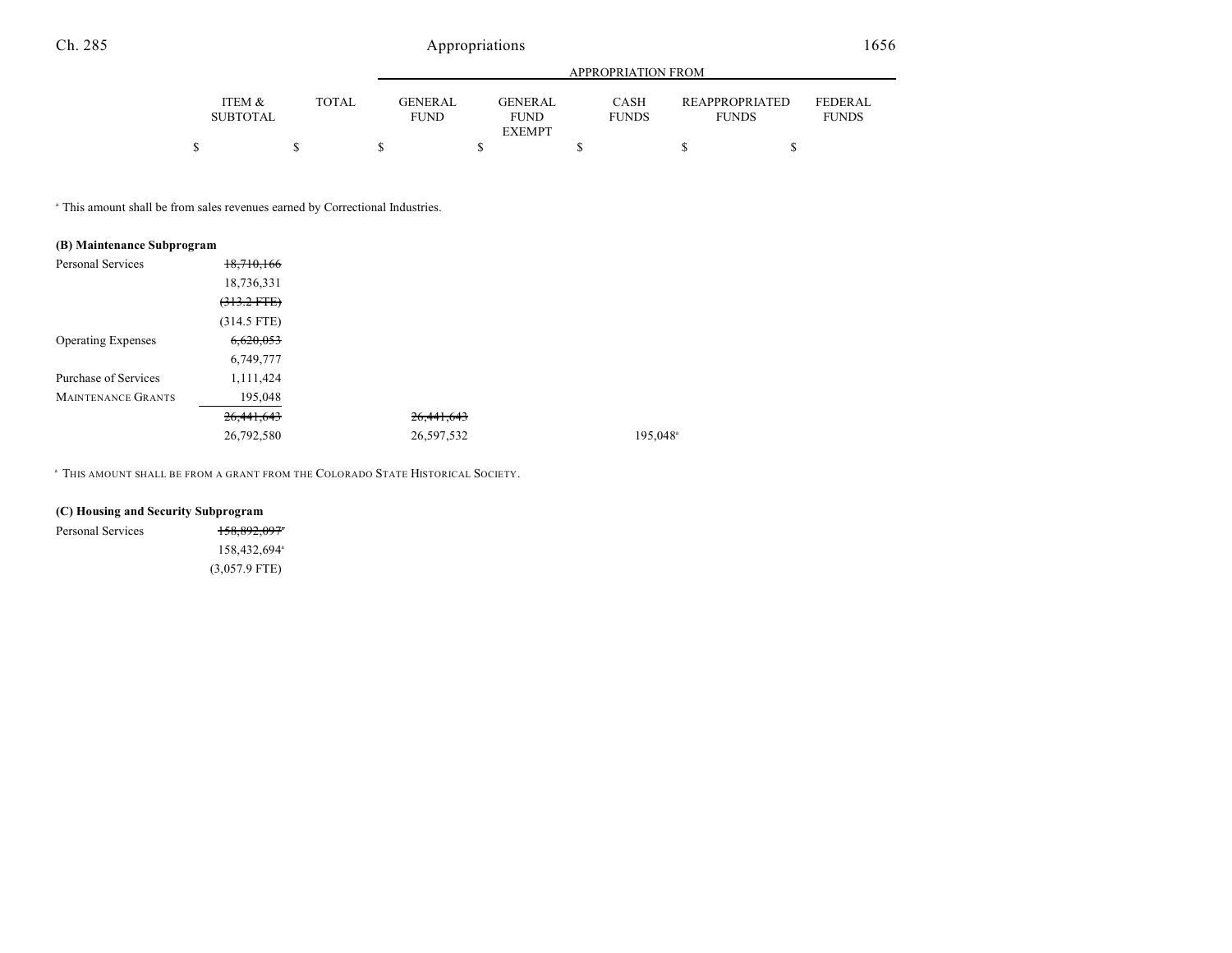Operating Expenses 1,919,483 160,811,580 160,811,580 160,352,177 160,352,177

<sup>a</sup> In addition to the funding provided in this line, it is the intent of the General Assembly that the Department of Corrections utilize the \$962,923 General Fund appropriation contained in Sections 17-1-164 (1) (e) (II), 17-1-165 (1) (e), 17-18-101 (1) (d), 17-18-102 (1) (d), 17-18-103 (1) (d) (II), 17-18-104 (1) (d), 17-18-105 (1) (b), and 17-18-106 (1) (b), C.R.S., for these purposes. Also, it is the intent of the General Assembly that the Department of Corrections utilize the \$2,947 anticipated revenue from Section 17-1-163 (1) (e), C.R.S., for these purposes.

#### **(D) Food Service Subprogram**

| Personal Services         | 15,248,796 | 15,248,796    |                        |
|---------------------------|------------|---------------|------------------------|
|                           | 15,201,333 | 15,201,333    |                        |
|                           |            | $(261.1$ FTE) |                        |
| <b>Operating Expenses</b> | 15,984,566 | 15,904,566    | $80,000$ <sup>*</sup>  |
|                           | 16,172,194 |               | $267,628$ <sup>a</sup> |
| Purchase of Services      | 859,098    | 859,098       |                        |
|                           | 32,092,460 |               |                        |
|                           | 32,232,625 |               |                        |
|                           |            |               |                        |

<sup>a</sup> This amount is anticipated to be THIS AMOUNT EQUALS THE FAIR MARKET VALUE OF SURPLUS FOOD received from the U.S. Department of Agriculture.

#### **(E) Medical Services Subprogram**

| Personal Services         | 28, 207, 834 | 27.982.637    |             |
|---------------------------|--------------|---------------|-------------|
|                           |              | $(368.9$ FTE) | $(3.0$ FTE) |
| <b>Operating Expenses</b> | 2,673,259    | 2,673,259     |             |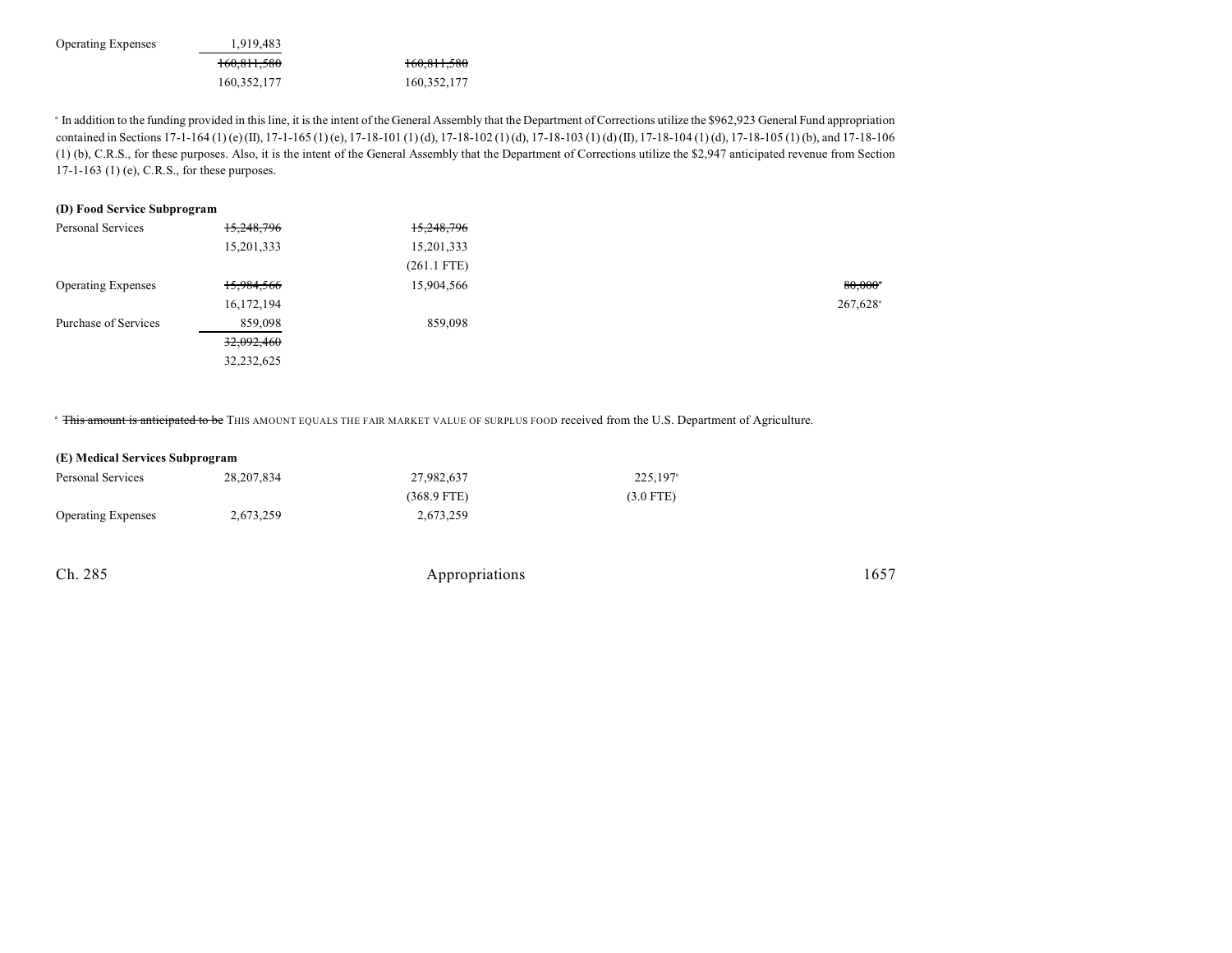|                                 |                           |              |                               |                                                | APPROPRIATION FROM   |                                       |                                |
|---------------------------------|---------------------------|--------------|-------------------------------|------------------------------------------------|----------------------|---------------------------------------|--------------------------------|
|                                 | ITEM &<br><b>SUBTOTAL</b> | <b>TOTAL</b> | <b>GENERAL</b><br><b>FUND</b> | <b>GENERAL</b><br><b>FUND</b><br><b>EXEMPT</b> | CASH<br><b>FUNDS</b> | <b>REAPPROPRIATED</b><br><b>FUNDS</b> | <b>FEDERAL</b><br><b>FUNDS</b> |
|                                 | \$                        | \$           | \$                            | \$                                             | <sup>\$</sup>        | \$                                    | \$                             |
| Purchase of                     |                           |              |                               |                                                |                      |                                       |                                |
| Pharmaceuticals                 | 9,680,484                 |              | 9,680,484                     |                                                |                      |                                       |                                |
|                                 | 11,384,100                |              | 11,384,100                    |                                                |                      |                                       |                                |
| Purchase of Medical             |                           |              |                               |                                                |                      |                                       |                                |
| Services from Other             |                           |              |                               |                                                |                      |                                       |                                |
| <b>Medical Facilities</b>       | 20,479,959                |              | 20,479,959                    |                                                |                      |                                       |                                |
|                                 | 20,378,663                |              | 20,378,663                    |                                                |                      |                                       |                                |
| Catastrophic Medical            |                           |              |                               |                                                |                      |                                       |                                |
| Expenses                        | 7,906,222                 |              | 7,906,222                     |                                                |                      |                                       |                                |
|                                 | 9,594,144                 |              | 9,594,144                     |                                                |                      |                                       |                                |
| Service Contracts               | 2,452,396                 |              | 2,452,396                     |                                                |                      |                                       |                                |
| <b>Indirect Cost Recoveries</b> | 49,288                    |              |                               |                                                |                      | 49,288 <sup>a</sup>                   |                                |
|                                 | 71,449,442                |              |                               |                                                |                      |                                       |                                |
|                                 | 74,739,684                |              |                               |                                                |                      |                                       |                                |

These amounts shall be from inmate medical fees collected pursuant to Section 17-1-113, C.R.S. For informational purposes, \$39,695 shall be for statewide indirect cost <sup>a</sup> recoveries.

### **(F) Laundry Subprogram**

| Personal Services | 2,225,840    |
|-------------------|--------------|
|                   | $(35.8$ FTE) |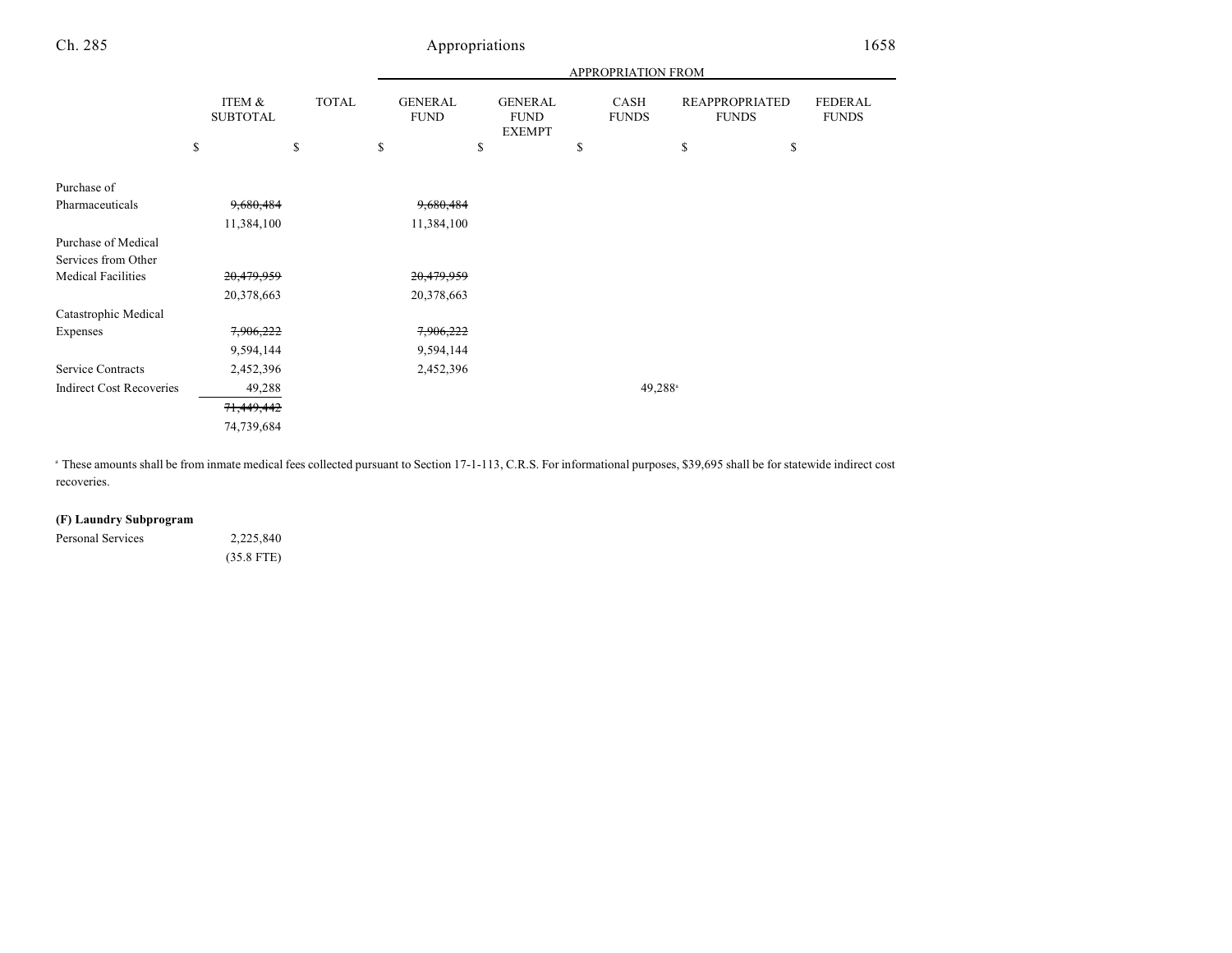| <b>Operating Expenses</b>      | 2,143,923<br>4,369,763 | 4,369,763 |
|--------------------------------|------------------------|-----------|
| (G) Superintendents Subprogram |                        |           |
| Personal Services              | 9,887,092              |           |
|                                | $(153.9$ FTE)          |           |
| Operating Expenses             |                        |           |
| Expenses <sup>4a</sup>         | 3,944,006              |           |

14,506,531 14,506,531

### **(H) Youthful Offender System Subprogra m**

Dress Out 675,433

| 9,941,970     |            |
|---------------|------------|
| $(162.7$ FTE) |            |
| 469,028       |            |
| 28,820        |            |
| 624,589       |            |
| 11,064,407    | 11,064,407 |
|               |            |

### **(I) Case Management Subprogram**

| Personal Services         | 15,579,924    |            |
|---------------------------|---------------|------------|
|                           | 15,485,744    |            |
|                           | $(218.8$ FTE) |            |
| <b>Operating Expenses</b> | 158,803       |            |
|                           | 15,738,727    | 15,738,727 |

Ch. 285

Appropriations

1 6 5 9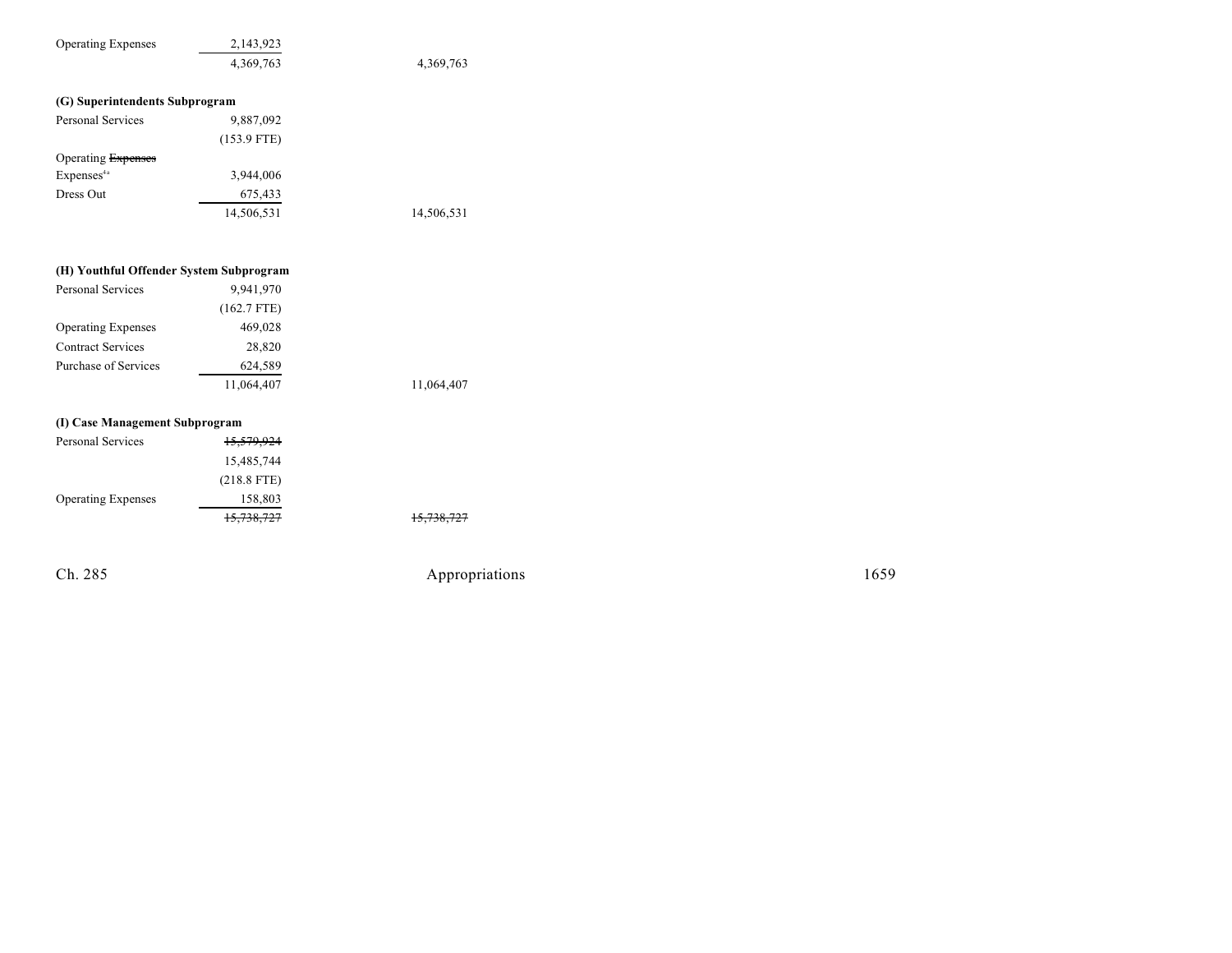|                                             |                           |              | APPROPRIATION FROM            |                                                |                      |                                       |                                |
|---------------------------------------------|---------------------------|--------------|-------------------------------|------------------------------------------------|----------------------|---------------------------------------|--------------------------------|
|                                             | ITEM &<br><b>SUBTOTAL</b> | <b>TOTAL</b> | <b>GENERAL</b><br><b>FUND</b> | <b>GENERAL</b><br><b>FUND</b><br><b>EXEMPT</b> | CASH<br><b>FUNDS</b> | <b>REAPPROPRIATED</b><br><b>FUNDS</b> | <b>FEDERAL</b><br><b>FUNDS</b> |
|                                             | \$                        | \$           | \$<br>\$                      |                                                | \$                   | \$                                    | \$                             |
|                                             | 15,644,547                |              | 15,644,547                    |                                                |                      |                                       |                                |
| (J) Mental Health Subprogram <sup>5,6</sup> |                           |              |                               |                                                |                      |                                       |                                |
| Personal Services                           | 9,185,117                 |              | 9,185,117<br>$(120.6$ FTE)    |                                                |                      |                                       |                                |
| <b>Operating Expenses</b>                   | 268,508                   |              | 268,508                       |                                                |                      |                                       |                                |
| <b>Medical Contract Services</b>            | 566,961                   |              | 566,961                       |                                                |                      |                                       |                                |
| Mental Health Grants                        | 200,100                   |              |                               |                                                |                      | $200,100$ <sup>*</sup>                |                                |
|                                             | 230,000                   |              |                               |                                                |                      | 230,000 <sup>a</sup>                  |                                |
|                                             | 10,220,686                |              |                               |                                                |                      |                                       |                                |
|                                             | 10,250,586                |              |                               |                                                |                      |                                       |                                |

<sup>a</sup> This amount shall be from federal funds appropriated to the Division of Criminal Justice in the Department of Public Safety.

| (K) Inmate Pay |           |           |
|----------------|-----------|-----------|
| Subprogram     | 1.533.490 | 1.533.490 |

### **(L) San Carlos Subprogram**

| Personal Services         | 12,470,077    |
|---------------------------|---------------|
|                           | $(178.2$ FTE) |
| <b>Operating Expenses</b> | 199,092       |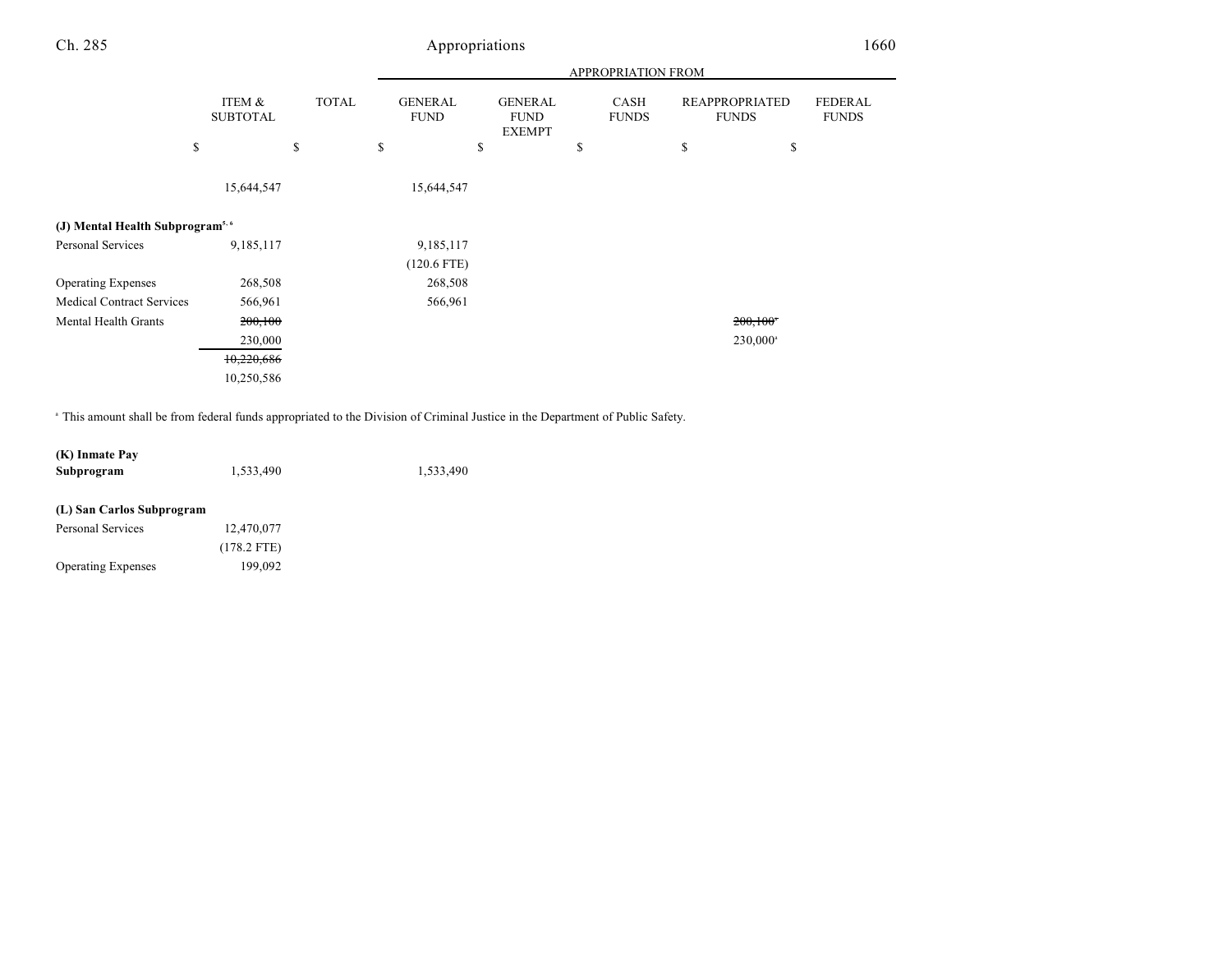| <b>Service Contracts</b>           | 725,309      |               |              |                      |                      |
|------------------------------------|--------------|---------------|--------------|----------------------|----------------------|
|                                    | 13,394,478   |               | 13,394,478   |                      |                      |
| (M) Legal Access Subprogram        |              |               |              |                      |                      |
| Personal Services                  | 1,265,478    |               |              |                      |                      |
|                                    | $(20.5$ FTE) |               |              |                      |                      |
| <b>Operating Expenses</b>          | 284,622      |               |              |                      |                      |
| <b>Contract Services</b>           | 70,905       |               |              |                      |                      |
|                                    | 1,621,005    |               | 1,621,005    |                      |                      |
|                                    |              | 382,509,773   |              |                      |                      |
|                                    |              | 387, 317, 342 |              |                      |                      |
| (3) SUPPORT SERVICES               |              |               |              |                      |                      |
| (A) Business Operations Subprogram |              |               |              |                      |                      |
| Personal Services                  | 6,044,229    |               | 5,603,782    | 432,425 <sup>a</sup> | $8,022$ <sup>t</sup> |
|                                    |              |               | $(81.7$ FTE) | $(10.6$ FTE)         |                      |
| <b>Operating Expenses</b>          | 223,630      |               | 223,630      |                      |                      |
|                                    | 6,267,859    |               |              |                      |                      |

 $^{\circ}$  Of this amount, \$347,328 shall be from sales revenues earned by Correctional Industries, \$48,262 shall be from sales revenues earned by the Canteen Operation, \$36,835 shall be from restitution collected pursuant to Section 16-18.5-109 (3), C.R.S. For informational purposes, \$398,781 shall be for department-wide indirect cost recoveries, and \$33,644 shall be for statewide indirect cost recoveries.

<sup>b</sup> This amount shall be from federal grants transferred from the Education Subprogram in the Department of Corrections for statewide indirect cost recoveries.

#### **(B) Personnel Subprogram**

Personal Services 1,241,634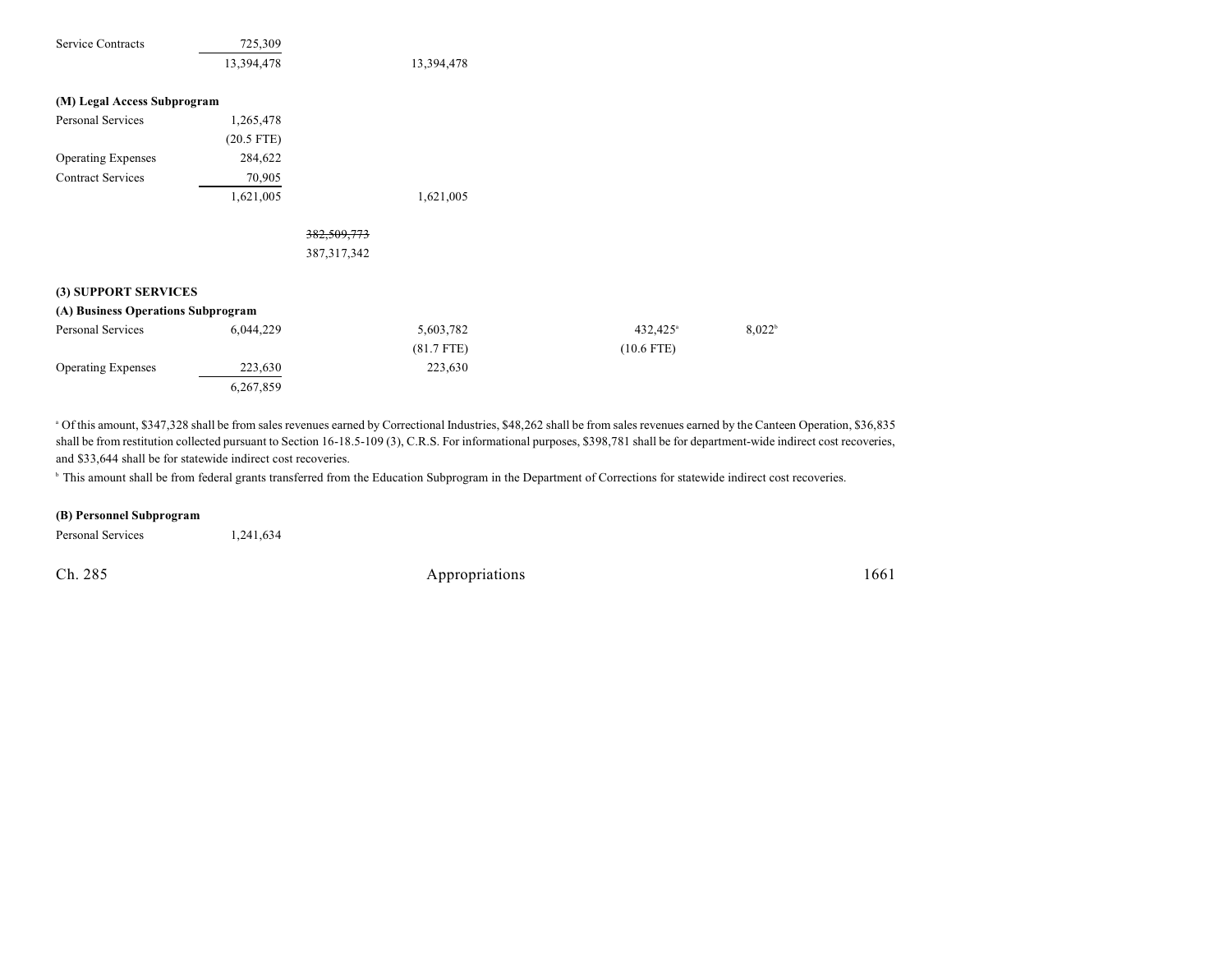|                                  |                                     |              | <b>APPROPRIATION FROM</b>     |                                                |                      |                                       |                                |
|----------------------------------|-------------------------------------|--------------|-------------------------------|------------------------------------------------|----------------------|---------------------------------------|--------------------------------|
|                                  | ITEM &<br><b>SUBTOTAL</b>           | TOTAL        | <b>GENERAL</b><br><b>FUND</b> | <b>GENERAL</b><br><b>FUND</b><br><b>EXEMPT</b> | CASH<br><b>FUNDS</b> | <b>REAPPROPRIATED</b><br><b>FUNDS</b> | <b>FEDERAL</b><br><b>FUNDS</b> |
|                                  | \$                                  | $\mathbb{S}$ | \$                            | \$                                             | \$                   | $\mathbb{S}$<br>\$                    |                                |
| <b>Operating Expenses</b>        | $(17.0$ FTE)<br>82,259<br>1,323,893 |              | 1,323,893                     |                                                |                      |                                       |                                |
| (C) Offender Services Subprogram |                                     |              |                               |                                                |                      |                                       |                                |
| <b>Personal Services</b>         | 2,899,880                           |              |                               |                                                |                      |                                       |                                |
|                                  | $(42.1$ FTE)                        |              |                               |                                                |                      |                                       |                                |
| <b>Operating Expenses</b>        | 55,332                              |              |                               |                                                |                      |                                       |                                |
|                                  | 2,955,212                           |              | 2,955,212                     |                                                |                      |                                       |                                |
| (D) Communications Subprogram    |                                     |              |                               |                                                |                      |                                       |                                |
| <b>Operating Expenses</b>        | 1,478,755                           |              | 1,478,755                     |                                                |                      |                                       |                                |
|                                  | 1,477,045                           |              | 1,477,045                     |                                                |                      |                                       |                                |
| Multiuse Network                 |                                     |              |                               |                                                |                      |                                       |                                |
| Payments                         | 2,303,077                           |              | 2,233,566                     |                                                | 69.511 <sup>a</sup>  |                                       |                                |
| Dispatch Services                | 230,270                             |              | 230,270                       |                                                |                      |                                       |                                |
|                                  | 190,218                             |              | 190,218                       |                                                |                      |                                       |                                |
| <b>Communication Services</b>    |                                     |              |                               |                                                |                      |                                       |                                |
| Payments                         | 1,736,517                           |              | 1,736,517                     |                                                |                      |                                       |                                |
|                                  | 5,748,619                           |              |                               |                                                |                      |                                       |                                |
|                                  | 5,706,857                           |              |                               |                                                |                      |                                       |                                |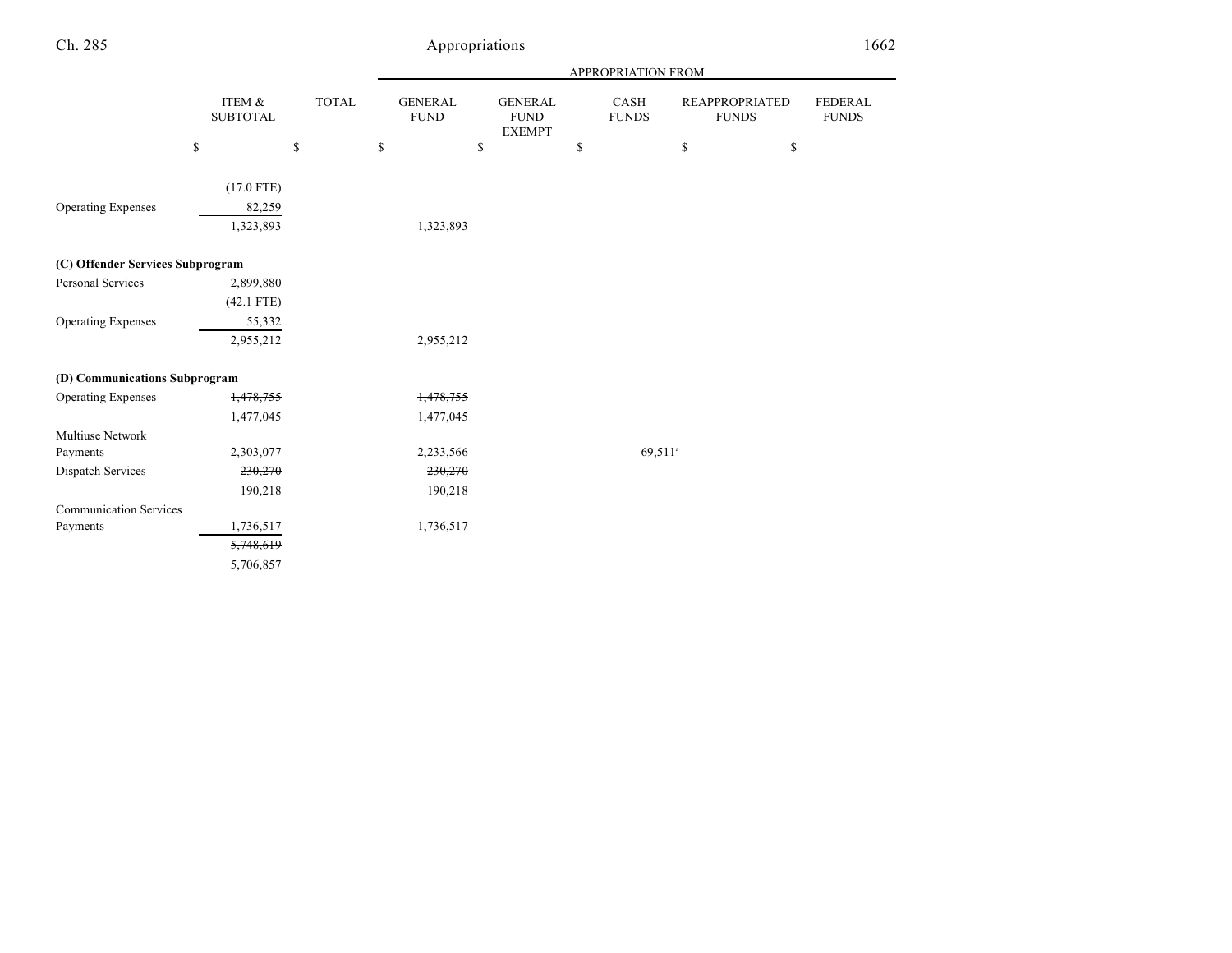This amount shall be from sales revenues earned by Correctional Industries. <sup>a</sup>

### **(E) Transportation Subprogram**

| Personal Services         | 1,932,495 | 1,932,495    |                        |
|---------------------------|-----------|--------------|------------------------|
|                           |           | $(35.9$ FTE) |                        |
| <b>Operating Expenses</b> | 269,888   | 269.888      |                        |
| Vehicle Lease Payments    | 2,459,054 | 2,204,858    | $254.196$ <sup>*</sup> |
|                           | 2,540,883 | 2,289,725    | 251,158 <sup>a</sup>   |
|                           | 4,661,437 |              |                        |
|                           | 4,743,266 |              |                        |

<sup>a</sup> Of this amount, \$240,259 shall be from sales revenues earned by Correctional Industries, and \$10,899 shall be from sales revenues earned by the Canteen Operation.

| (F) Training Subprogram            |                      |                      |
|------------------------------------|----------------------|----------------------|
| Personal Services                  | <del>1,924,989</del> |                      |
|                                    | 1,906,530            |                      |
|                                    | $(25.7$ FTE)         |                      |
| <b>Operating Expenses</b>          | 267,146              |                      |
|                                    | 267,050              |                      |
|                                    | 2,192,135            | <del>2,192,135</del> |
|                                    | 2,173,580            | 2,173,580            |
| (G) Information Systems Subprogram |                      |                      |

| $\mathcal{L}_{\mathcal{L}}$ and mation by stems bubble $\mathcal{L}_{\mathcal{L}}$ and |           |
|----------------------------------------------------------------------------------------|-----------|
| <b>Operating Expenses</b>                                                              | 1,538,722 |

|  |  | 1,537,964 |
|--|--|-----------|
|  |  |           |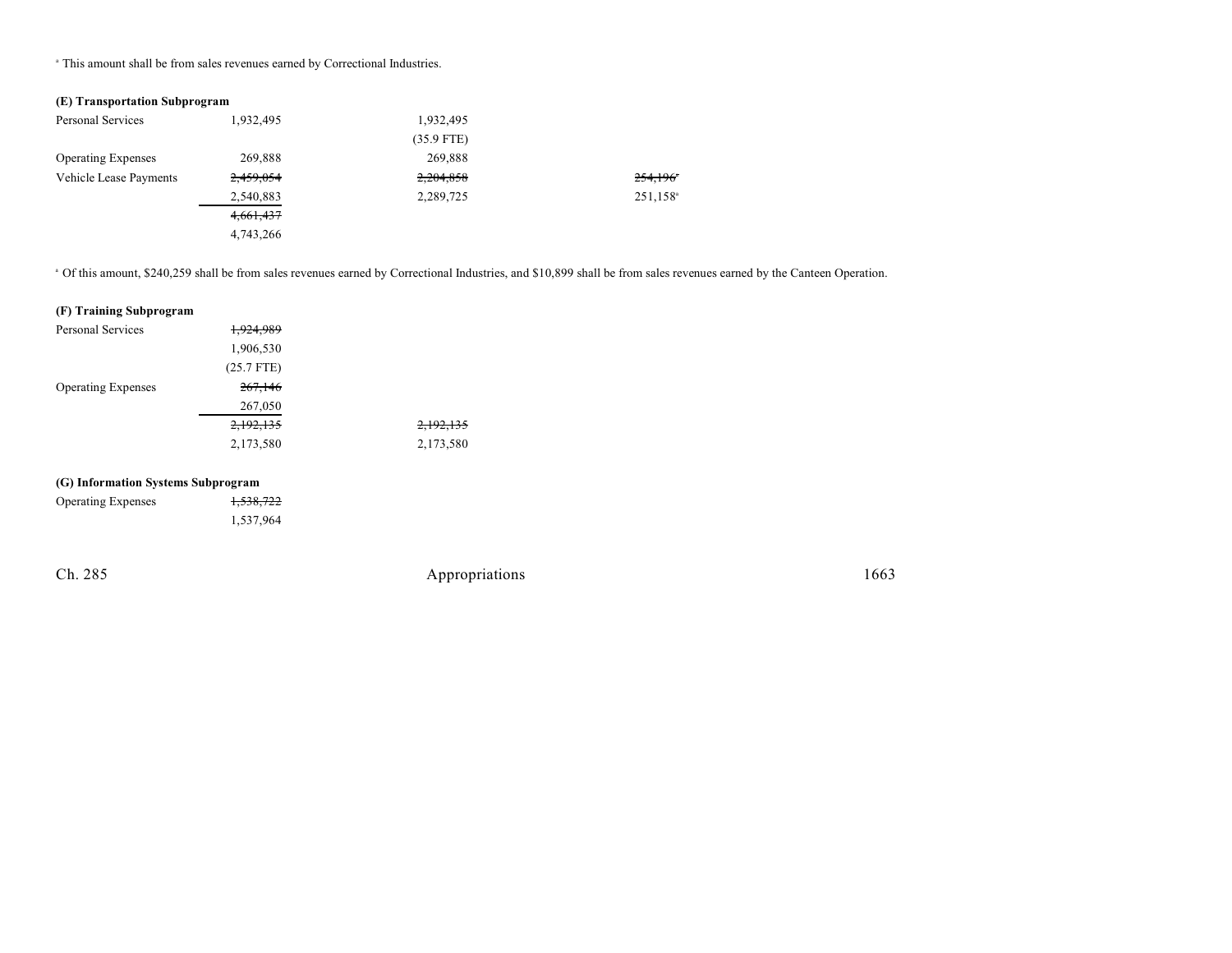|--|--|

|                                                                                         |                                   |                            | APPROPRIATION FROM            |                                                 |                      |                                       |                         |
|-----------------------------------------------------------------------------------------|-----------------------------------|----------------------------|-------------------------------|-------------------------------------------------|----------------------|---------------------------------------|-------------------------|
|                                                                                         | ITEM &<br><b>SUBTOTAL</b>         | TOTAL                      | <b>GENERAL</b><br><b>FUND</b> | <b>GENERAL</b><br>${\rm FUND}$<br><b>EXEMPT</b> | CASH<br><b>FUNDS</b> | <b>REAPPROPRIATED</b><br><b>FUNDS</b> | FEDERAL<br><b>FUNDS</b> |
|                                                                                         | \$<br>\$                          | $\mathbb{S}$               |                               | $\mathbb{S}$                                    | \$                   | \$<br>\$                              |                         |
| Purchase of Services from<br>Computer Center<br>Management and<br>Administration of OIT | 5,394,074<br>439,320<br>7,372,116 |                            |                               |                                                 |                      |                                       |                         |
|                                                                                         | 7,371,358                         |                            | 7,372,116<br>7,371,358        |                                                 |                      |                                       |                         |
|                                                                                         |                                   |                            |                               |                                                 |                      |                                       |                         |
| (H) Facility Services Subprogram                                                        |                                   |                            |                               |                                                 |                      |                                       |                         |
| Personal Services                                                                       | 956,936                           |                            |                               |                                                 |                      |                                       |                         |
|                                                                                         | $(9.4$ FTE)                       |                            |                               |                                                 |                      |                                       |                         |
| Operating Expenses                                                                      | 78,941                            |                            |                               |                                                 |                      |                                       |                         |
|                                                                                         | 1,035,877                         |                            | 1,035,877                     |                                                 |                      |                                       |                         |
|                                                                                         |                                   | 31, 557, 148<br>31,577,902 |                               |                                                 |                      |                                       |                         |
| (4) INMATE<br><b>PROGRAMS</b><br>(A) Labor Subprogram<br>Personal Services              | 5,397,495<br>$(90.9$ FTE)         |                            |                               |                                                 |                      |                                       |                         |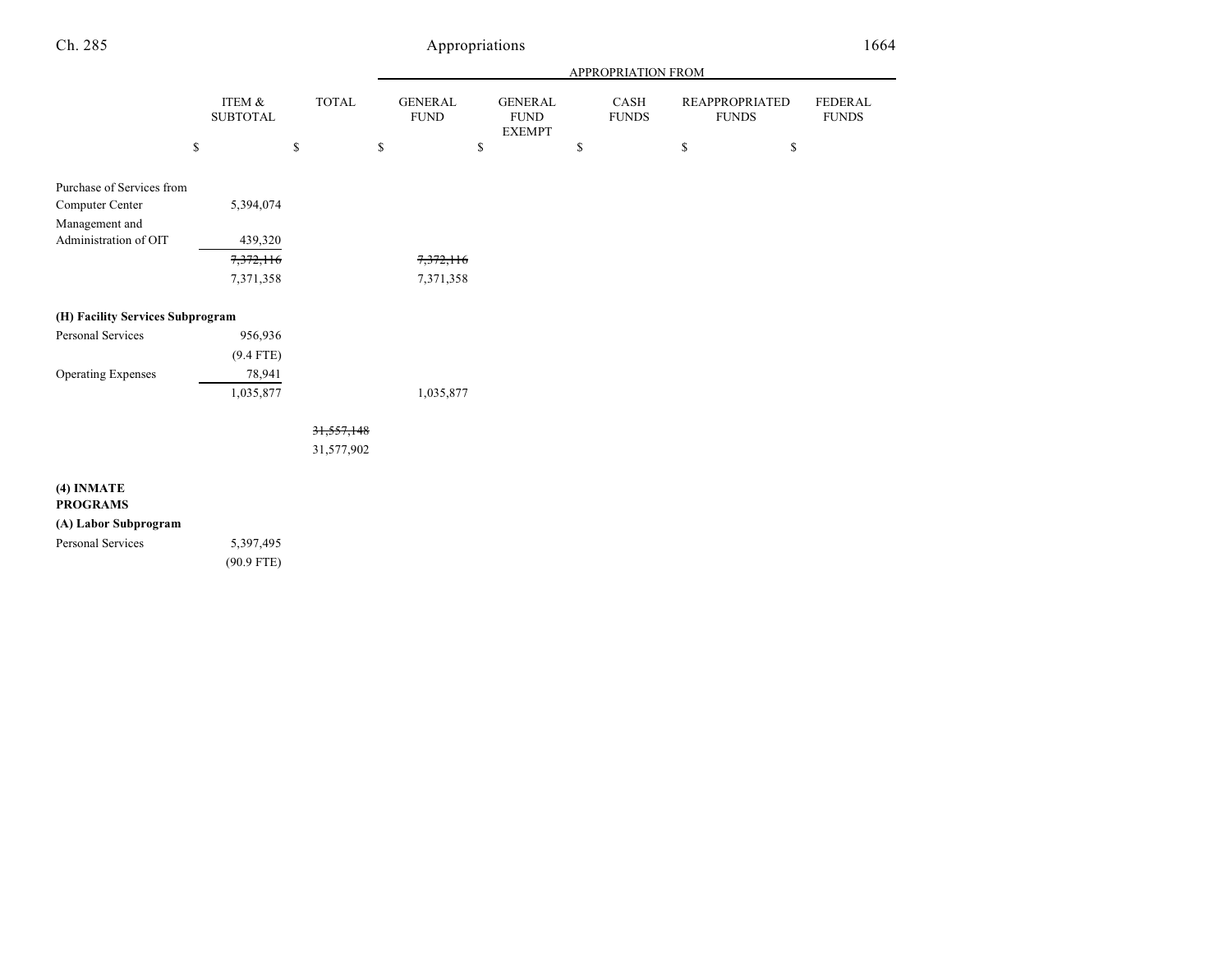| 90,297                   |               |                        |                        |           |
|--------------------------|---------------|------------------------|------------------------|-----------|
| 5,487,792                | 5,487,792     |                        |                        |           |
| (B) Education Subprogram |               |                        |                        |           |
| 12,021,677               | 11,107,416    | $914,261$ <sup>a</sup> |                        |           |
| 11,973,575               | 11,059,314    |                        |                        |           |
|                          | $(183.4$ FTE) |                        |                        |           |
| 2,470,367                |               | 1,859,352 <sup>a</sup> | $611,015$ <sup>b</sup> |           |
| 73,276                   | 73,276        |                        |                        |           |
| 498,000                  |               | $10,000^{\circ}$       | $238,000^+$            | 250,000   |
| 1,286,297                |               |                        | $273,735^{\rm d}$      | 1,002,562 |
|                          |               |                        | $(2.0$ FTE)            |           |
| 5,476                    |               |                        |                        | 5,476     |
| 15,068,796               |               |                        |                        |           |
| 15,808,991               |               |                        |                        |           |
|                          |               |                        |                        |           |

<sup>a</sup> Of these amounts, \$1,425,729 shall be from sales revenues earned by vocational programs, and \$1,347,884 shall be from sales revenues earned by the Canteen Operation.

<sup>b</sup> This amount shall be from sales revenues earned by vocational programs for products and services sold to other government agencies.

 $\cdot$  This amount shall be from gifts, grants, and donations.

<sup>d</sup> Of this amount, \$180,000 \$202,099 shall be from federal funds appropriated to the Department of Education, \$33,000 \$30,000 shall be from federal funds appropriated to the Colorado Community College System, and \$25,000 \$41,636 shall be from federal funds appropriated to the Department of Public Health and Environment.

 $\cdot$  Of this amount, \$282,787 shall be for Youthful Offenders Vocational Tuition Program from the U.S. Department of Education and \$719,775 shall BE FOR THE CISCO CERTIFIED NETWORK ACADEMY FROM THE U.S. DEPARTMENT OF JUSTICE.

#### **(C) Recreation Subprogram**

| Personal Services | <del>6,279,562</del> | <del>6,279,562</del> |      |
|-------------------|----------------------|----------------------|------|
| Ch. 285           |                      | Appropriations       | 1665 |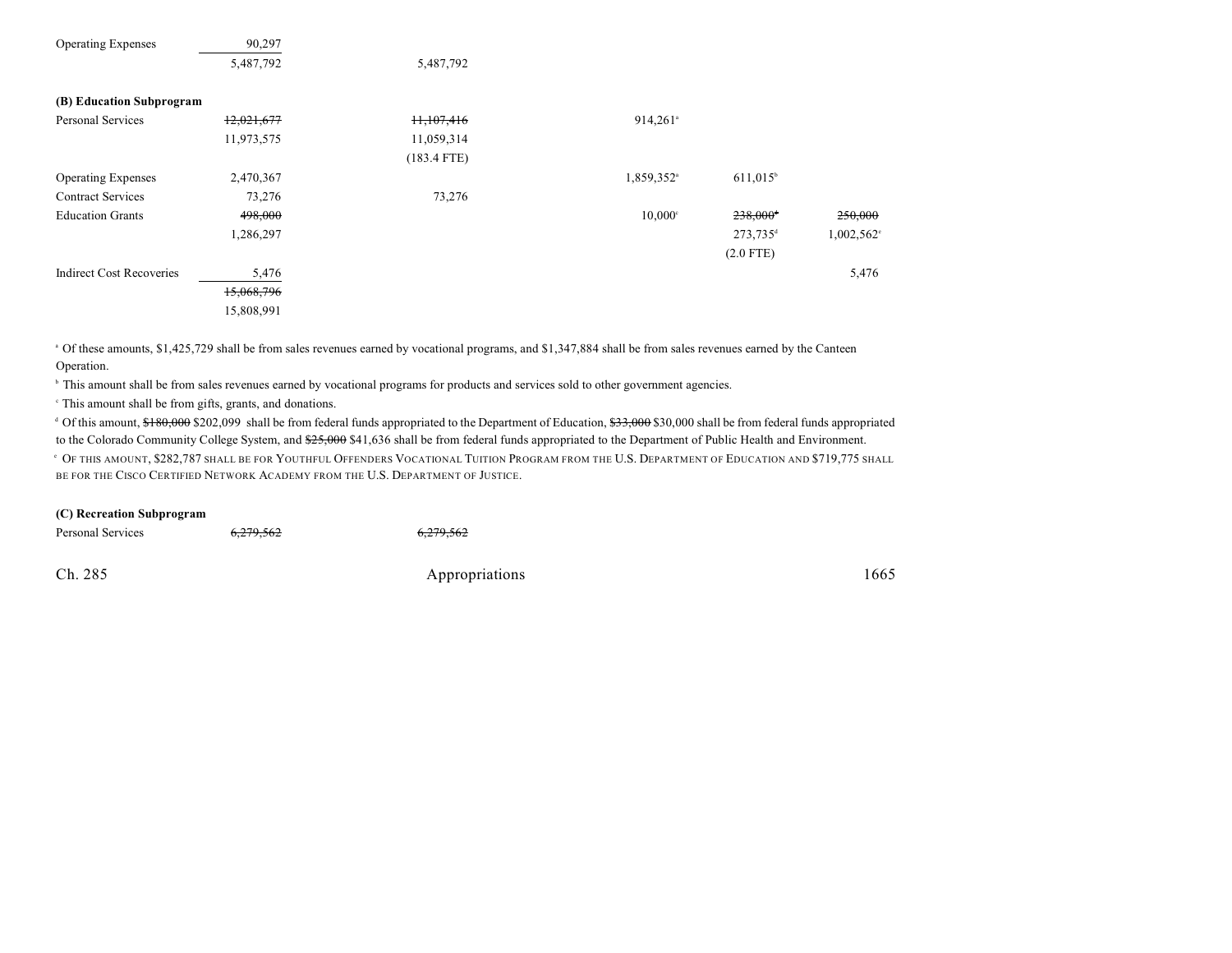|                           |                           |              | <b>APPROPRIATION FROM</b>  |                                         |                      |                                       |                         |
|---------------------------|---------------------------|--------------|----------------------------|-----------------------------------------|----------------------|---------------------------------------|-------------------------|
|                           | ITEM &<br><b>SUBTOTAL</b> | <b>TOTAL</b> | GENERAL<br><b>FUND</b>     | GENERAL<br><b>FUND</b><br><b>EXEMPT</b> | CASH<br><b>FUNDS</b> | <b>REAPPROPRIATED</b><br><b>FUNDS</b> | FEDERAL<br><b>FUNDS</b> |
|                           | \$                        | \$           | \$                         | ¢<br>D                                  | \$                   | \$<br>\$                              |                         |
|                           | 6,257,607                 |              | 6,257,607<br>$(114.8$ FTE) |                                         |                      |                                       |                         |
| <b>Operating Expenses</b> | 74,033<br>6, 353, 595     |              |                            |                                         | $74,033^{\circ}$     |                                       |                         |
|                           | 6,331,640                 |              |                            |                                         |                      |                                       |                         |

<sup>a</sup> This amount shall be from sales revenues earned by the Canteen Operation.

| (D) Drug and Alcohol Treatment Subprogram |           |              |                      |                   |
|-------------------------------------------|-----------|--------------|----------------------|-------------------|
| <b>Personal Services</b>                  | 3,970,080 | 3,970,080    |                      |                   |
|                                           |           | $(42.8$ FTE) |                      |                   |
| <b>Operating Expenses</b>                 | 117,316   | 117,316      |                      |                   |
| Drug Offender Surcharge                   |           |              |                      |                   |
| Program                                   | 995.127   |              | 995.127 <sup>a</sup> |                   |
| <b>Contract Services</b>                  | 2,307,816 | 2,057,816    | 250,000 <sup>a</sup> |                   |
|                                           | 2,290,957 | 2,040,957    |                      |                   |
| <b>Treatment Grants</b>                   | 125,000   |              |                      | $125,000^{\circ}$ |
|                                           | 312,461   |              |                      | $312,461^{\circ}$ |
|                                           | 7,515,339 |              |                      |                   |
|                                           | 7,685,941 |              |                      |                   |
|                                           |           |              |                      |                   |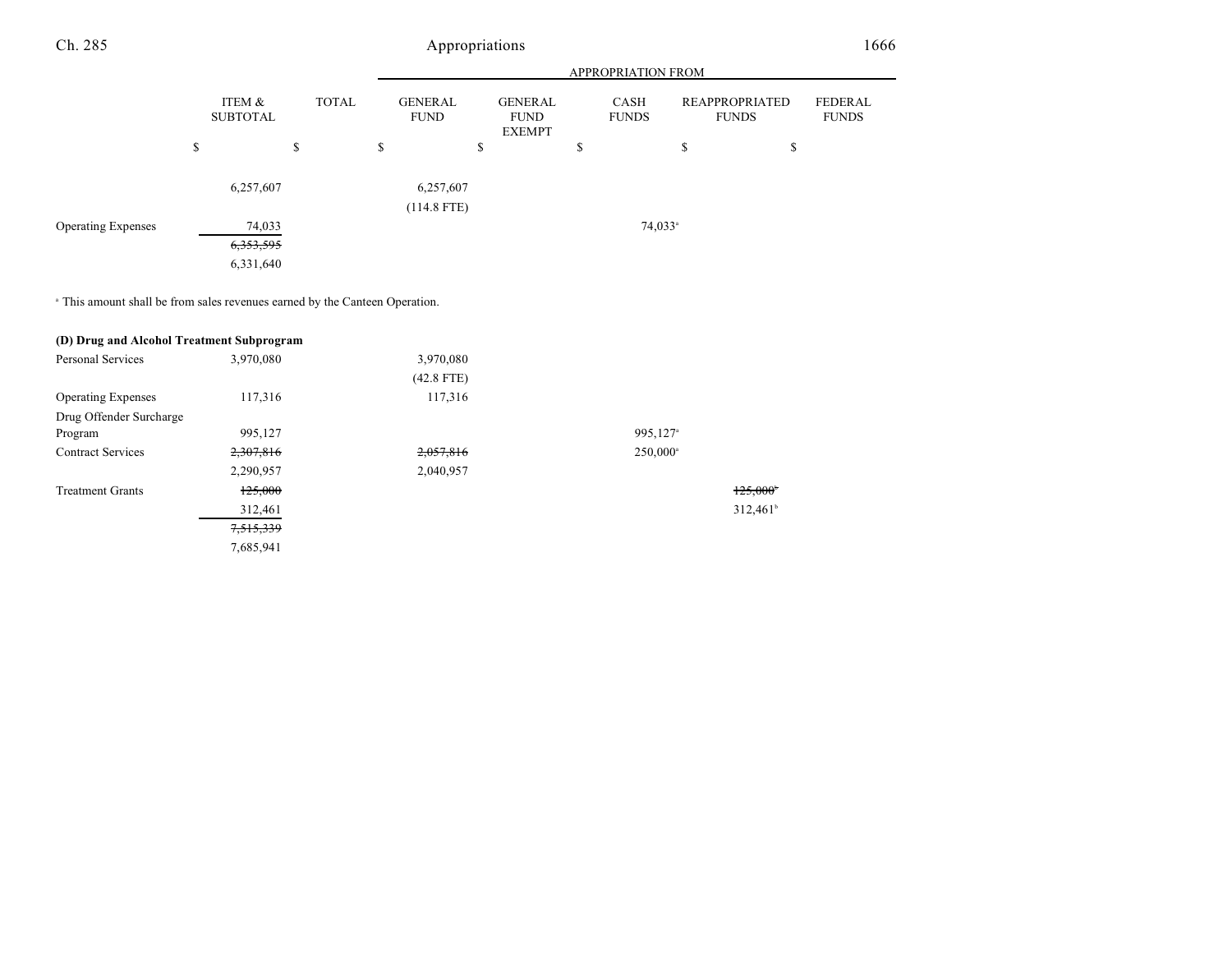<sup>a</sup> These amounts shall be from the Drug Offender Surcharge Fund created in Section 18-19-103 (4), C.R.S.

<sup>h</sup> This amount shall be from grant funds appropriated to the Division of Criminal Justice in the Department of Public Safety.

| (E) Sex Offender Treatment Subprogram |           |              |                  |                      |
|---------------------------------------|-----------|--------------|------------------|----------------------|
| <b>Personal Services</b>              | 2,739,343 | 2,710,964    | $28,379^{\circ}$ |                      |
|                                       |           | $(39.8$ FTE) | $(1.0$ FTE)      |                      |
| <b>Operating Expenses</b>             | 84,776    | 84,276       | $500^{\circ}$    |                      |
| Polygraph Testing                     | 99,569    | 99,569       |                  |                      |
| Sex Offender Treatment                |           |              |                  |                      |
| Grants                                | 248,513   |              |                  | 248,513              |
|                                       | 511,587   |              |                  | 511,587 <sup>b</sup> |
|                                       | 3,172,201 |              |                  |                      |
|                                       | 3,435,275 |              |                  |                      |

<sup>a</sup> These amounts shall be from the Sex Offender Surcharge Fund created in Section 18-21-103 (3), C.R.S.

<sup>b</sup> This amount shall be for the Sex Offender Community Reintegration Program from the U.S. Department of Justice.

| (F) Volunteers Subprogram |             |
|---------------------------|-------------|
| Personal Services         | 555,345     |
|                           | $(7.4$ FTE) |
| <b>Operating Expenses</b> | 17,912      |
|                           | 573,257     |

<sup>a</sup> This amount shall be from sales revenues earned by the Canteen Operation.

38,170,980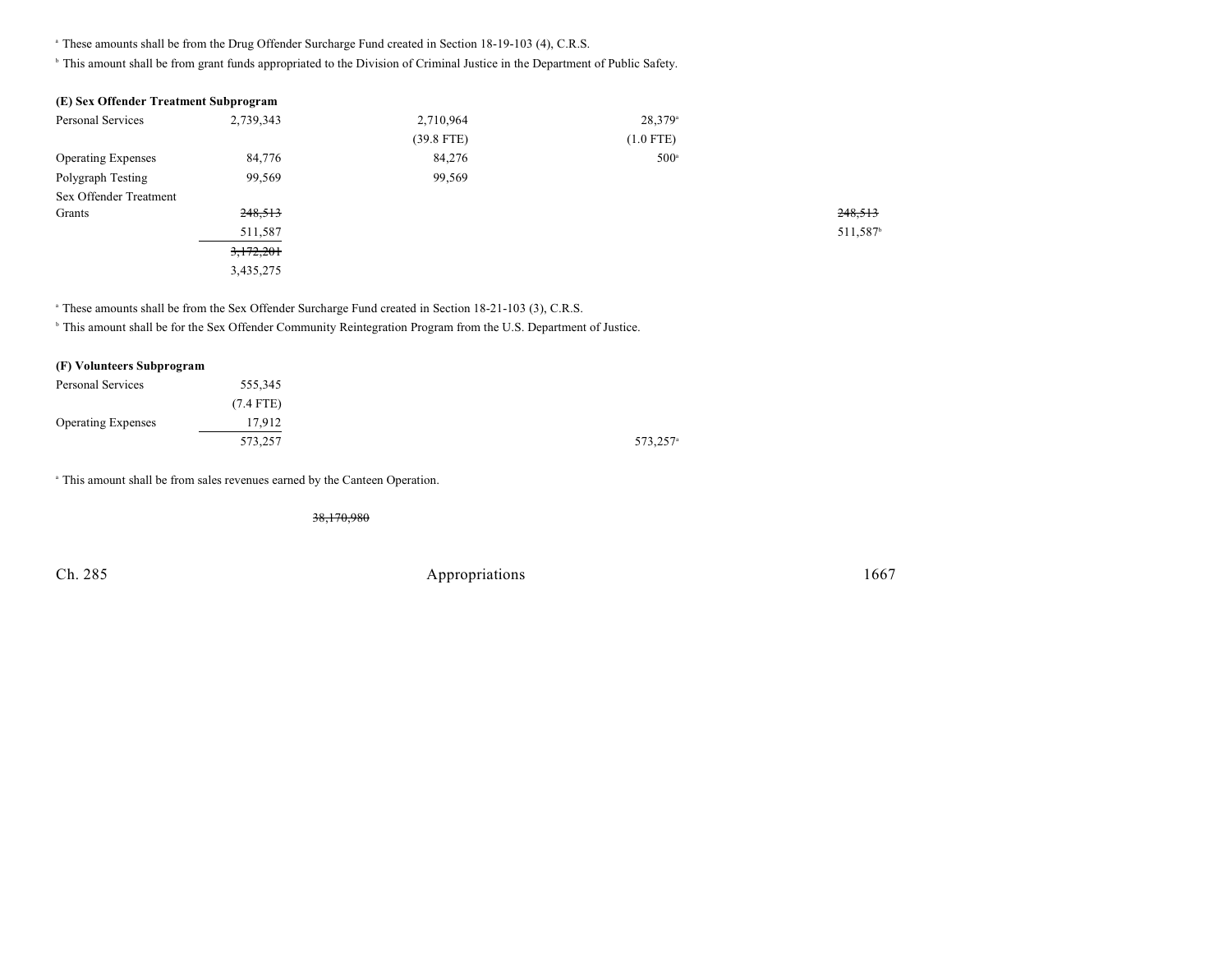| Ch. 285                   |                           | Appropriations |                               |                                                |    |                      |                                       |                                |  |  |  |
|---------------------------|---------------------------|----------------|-------------------------------|------------------------------------------------|----|----------------------|---------------------------------------|--------------------------------|--|--|--|
|                           |                           |                |                               | <b>APPROPRIATION FROM</b>                      |    |                      |                                       |                                |  |  |  |
|                           | ITEM &<br><b>SUBTOTAL</b> | <b>TOTAL</b>   | <b>GENERAL</b><br><b>FUND</b> | <b>GENERAL</b><br><b>FUND</b><br><b>EXEMPT</b> |    | CASH<br><b>FUNDS</b> | <b>REAPPROPRIATED</b><br><b>FUNDS</b> | <b>FEDERAL</b><br><b>FUNDS</b> |  |  |  |
|                           | \$                        | \$             | \$                            | \$                                             | \$ |                      | \$                                    | \$                             |  |  |  |
|                           |                           | 39,322,896     |                               |                                                |    |                      |                                       |                                |  |  |  |
| (5) COMMUNITY SERVICES    |                           |                |                               |                                                |    |                      |                                       |                                |  |  |  |
| (A) Parole Subprogram     |                           |                |                               |                                                |    |                      |                                       |                                |  |  |  |
| Personal Services         | 10,436,038                |                | 10,436,038                    |                                                |    |                      |                                       |                                |  |  |  |
|                           | 10,355,338                |                | 10,355,338                    |                                                |    |                      |                                       |                                |  |  |  |
|                           |                           |                | $(162.4 FTE)$                 |                                                |    |                      |                                       |                                |  |  |  |
|                           |                           |                | $(160.5$ FTE)                 |                                                |    |                      |                                       |                                |  |  |  |
| <b>Operating Expenses</b> | 1,120,865                 |                | 1,120,865                     |                                                |    |                      |                                       |                                |  |  |  |
|                           | 1,114,583                 |                | 1,114,583                     |                                                |    |                      |                                       |                                |  |  |  |
| Administrative Law Judge  |                           |                |                               |                                                |    |                      |                                       |                                |  |  |  |
| Services                  | 4,189                     |                | 4,189                         |                                                |    |                      |                                       |                                |  |  |  |
|                           | 4,449                     |                | 4,449                         |                                                |    |                      |                                       |                                |  |  |  |
| <b>Contract Services</b>  | 3,230,247                 |                | 1,755,247                     |                                                |    |                      | 1,475,000 <sup>a</sup>                |                                |  |  |  |
|                           | 3,216,589                 |                | 1,741,589                     |                                                |    |                      |                                       |                                |  |  |  |
| Wrap-Around Services      |                           |                |                               |                                                |    |                      |                                       |                                |  |  |  |
| Program                   | 1,207,225                 |                | 1,207,225                     |                                                |    |                      |                                       |                                |  |  |  |

<sup>a</sup> This amount shall be from funds appropriated to the Judicial Department.

15,998,564 15,898,184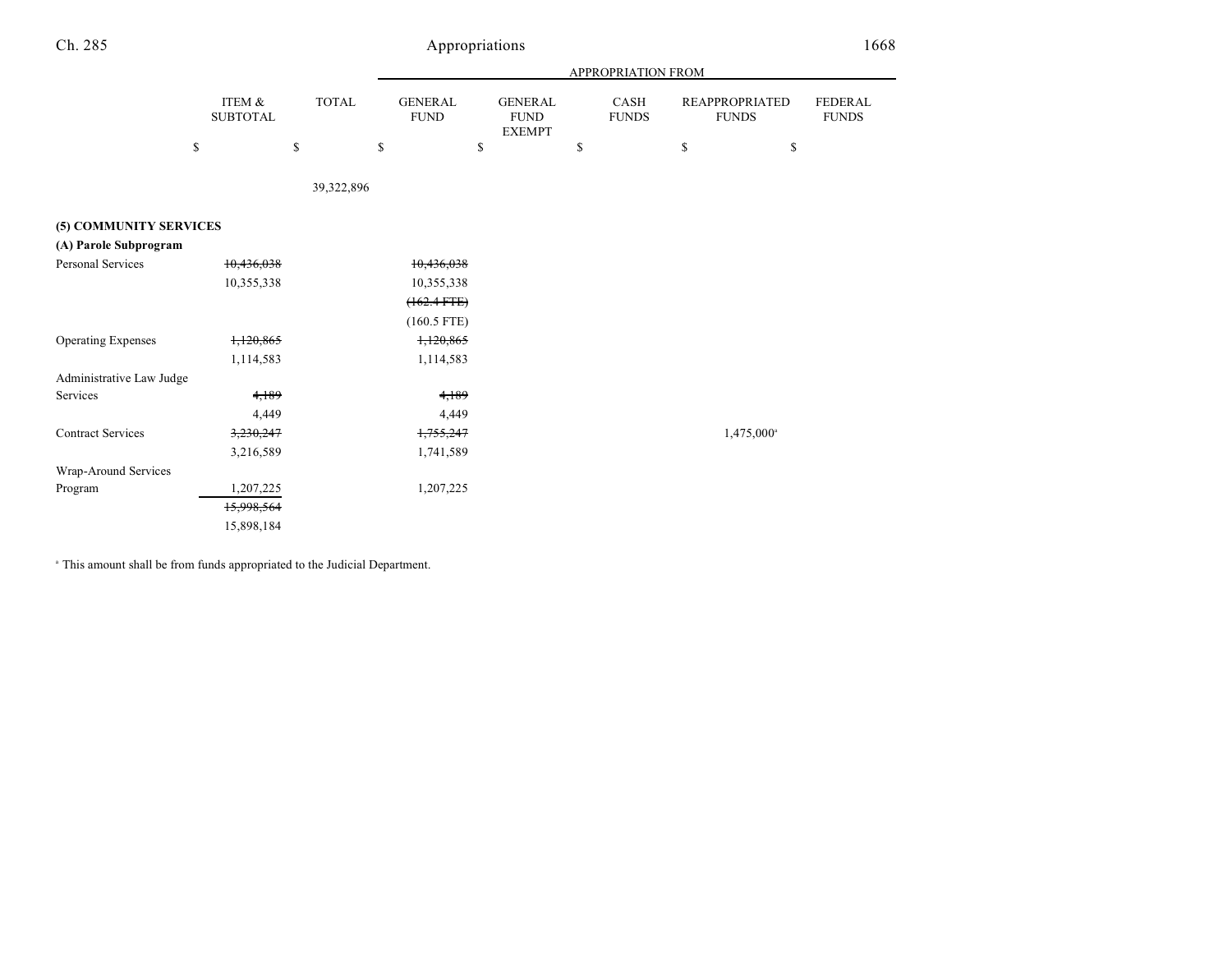| (B) Parole Intensive Supervision Subprogram    |                      |                |
|------------------------------------------------|----------------------|----------------|
| <b>Personal Services</b>                       | 4,805,231            |                |
|                                                | 4,761,726            |                |
|                                                | $(74.3$ FTE)         |                |
|                                                | $(73.3$ FTE)         |                |
| <b>Operating Expenses</b>                      | 470,102              |                |
|                                                | 466,730              |                |
| <b>Contract Services</b>                       | <del>1,575,551</del> |                |
|                                                | 1,550,100            |                |
| Non-residential Services                       | 1,178,055            |                |
|                                                | 1,158,436            |                |
| Home Detention                                 | 69,383               |                |
|                                                | 8,098,322            | 8,098,322      |
|                                                | 8,006,375            | 8,006,375      |
| (C) Community Intensive Supervision Subprogram |                      |                |
| <b>Personal Services</b>                       | 3,223,670            |                |
|                                                | $(45.6$ FTE)         |                |
| <b>Operating Expenses</b>                      | 515,113              |                |
| <b>Contract Services</b>                       | 3,174,885            |                |
|                                                | 6,913,668            | 6,913,668      |
|                                                |                      |                |
| (D) Community Supervision Subprogram           |                      |                |
| (1) Community Supervision                      |                      |                |
| Personal Services                              | 2,833,644            | 2,833,644      |
|                                                |                      |                |
| Ch. 285                                        |                      | Appropriations |

1 6 6 9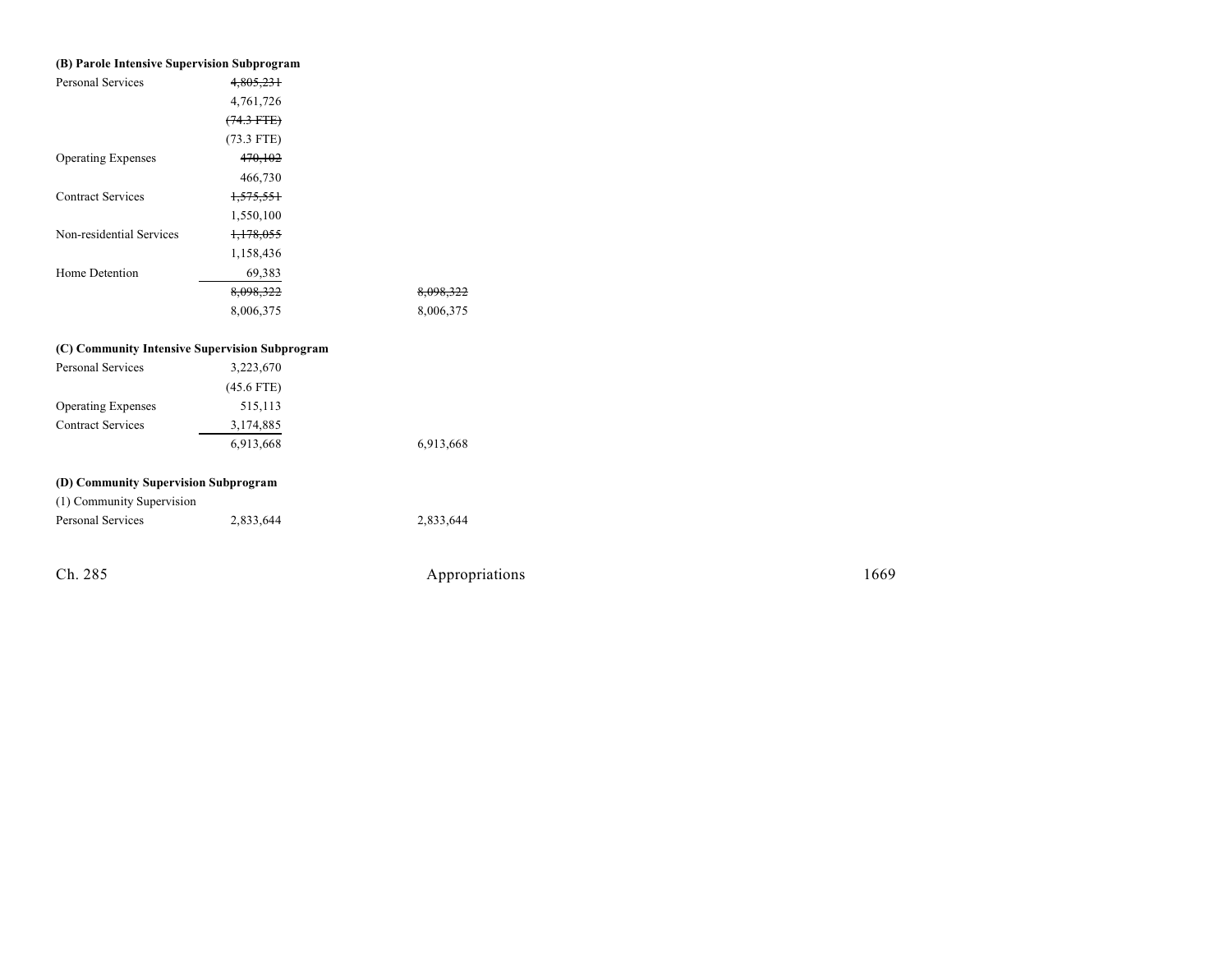|                            |                           |              | APPROPRIATION FROM            |    |                                                |    |                      |    |                                       |                                |
|----------------------------|---------------------------|--------------|-------------------------------|----|------------------------------------------------|----|----------------------|----|---------------------------------------|--------------------------------|
|                            | ITEM &<br><b>SUBTOTAL</b> | <b>TOTAL</b> | <b>GENERAL</b><br><b>FUND</b> |    | <b>GENERAL</b><br><b>FUND</b><br><b>EXEMPT</b> |    | CASH<br><b>FUNDS</b> |    | <b>REAPPROPRIATED</b><br><b>FUNDS</b> | <b>FEDERAL</b><br><b>FUNDS</b> |
|                            | \$                        | \$           | \$                            | \$ |                                                | \$ |                      | \$ | \$                                    |                                |
|                            |                           |              | $(35.5$ FTE)                  |    |                                                |    |                      |    |                                       |                                |
| <b>Operating Expenses</b>  | 138,366                   |              | 138,366                       |    |                                                |    |                      |    |                                       |                                |
| Community Mental Health    |                           |              |                               |    |                                                |    |                      |    |                                       |                                |
| Services                   | 457,083                   |              | 457,083                       |    |                                                |    |                      |    |                                       |                                |
|                            | 629,803                   |              | 449,803                       |    |                                                |    |                      |    | 180,000 <sup>b</sup>                  |                                |
| Psychotropic Medication    | 131,760                   |              | 131,760                       |    |                                                |    |                      |    |                                       |                                |
| Contract Services for High |                           |              |                               |    |                                                |    |                      |    |                                       |                                |
| Risk Offenders             | 243,162                   |              | 243,162                       |    |                                                |    |                      |    |                                       |                                |
| Contract Services for      |                           |              |                               |    |                                                |    |                      |    |                                       |                                |
| <b>Fugitive Returns</b>    | 74,524                    |              | 42,049                        |    |                                                |    |                      |    | $32,475$ <sup>a</sup>                 |                                |
|                            | 3,878,539                 |              |                               |    |                                                |    |                      |    |                                       |                                |
|                            | 4,051,259                 |              |                               |    |                                                |    |                      |    |                                       |                                |

<sup>a</sup> This amount shall be from federal funds appropriated to the Division of Criminal Justice in the Department of Public Safety.

 $^\circ$  This amount shall be for intensive residential treatment service for parolees from an appropriation to the Division of Criminal Justice in the DEPARTMENT OF PUBLIC SAFETY.

# (2) Youthful Offender System Aftercare

| Personal Services         | 636,789     |
|---------------------------|-------------|
|                           | $(8.0$ FTE) |
| <b>Operating Expenses</b> | 140,362     |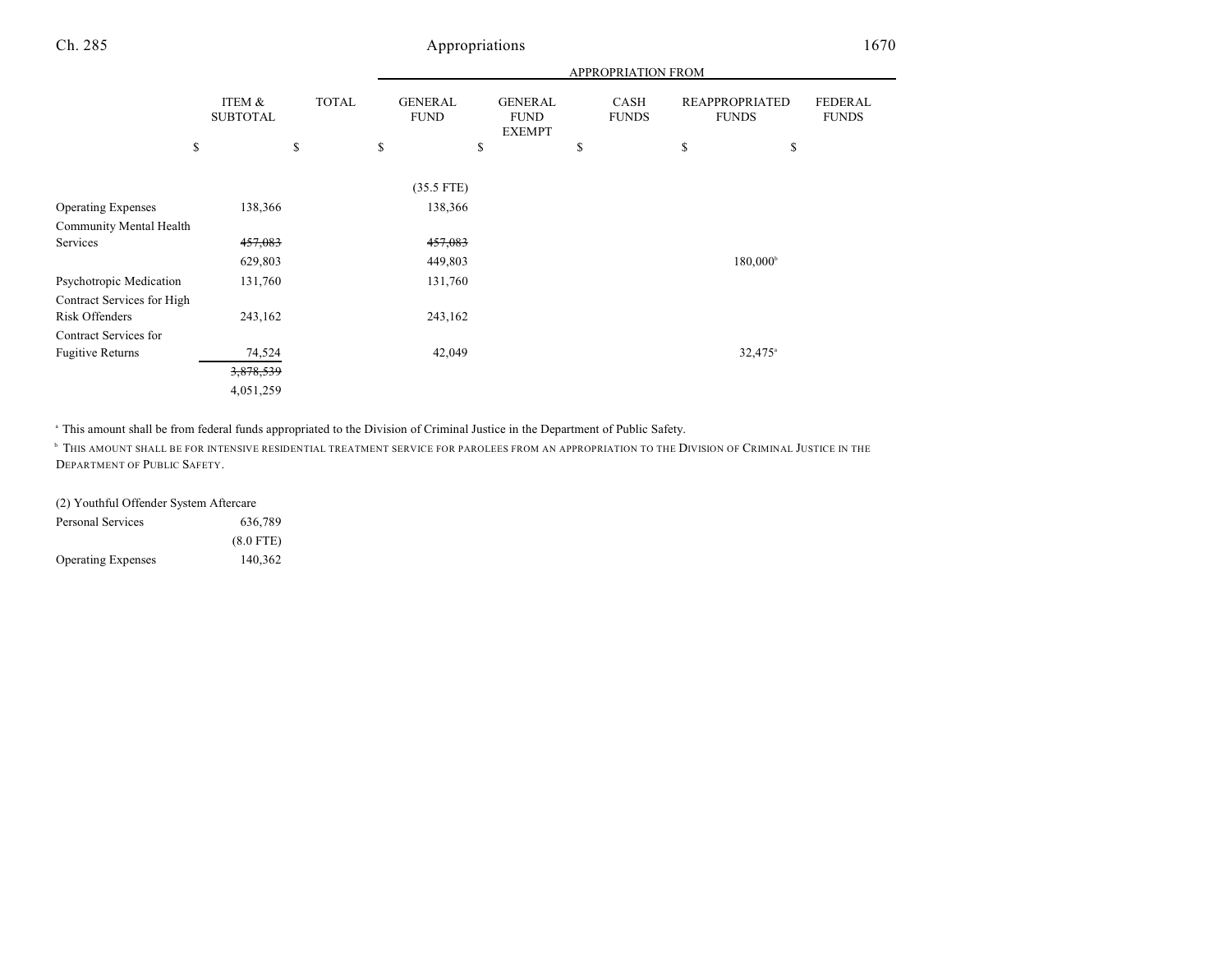| <b>Contract Services</b>          | 1,062,396 |              |                  |                  |             |
|-----------------------------------|-----------|--------------|------------------|------------------|-------------|
|                                   | 1,839,547 | 1,839,547    |                  |                  |             |
| (E) Community Re-entry Subprogram |           |              |                  |                  |             |
| Personal Services                 | 1,995,144 | 1,995,144    |                  |                  |             |
|                                   |           | $(35.6$ FTE) |                  |                  |             |
| <b>Operating Expenses</b>         | 122,586   | 122,586      |                  |                  |             |
| Offender Emergency                |           |              |                  |                  |             |
| Assistance                        | 96,768    | 96,768       |                  |                  |             |
| <b>Contract Services</b>          | 190,000   | 190,000      |                  |                  |             |
| Offender Re-employment            |           |              |                  |                  |             |
| Center                            | 374,000   | 364,000      | $10,000^{\circ}$ |                  |             |
| <b>Community Reintegration</b>    |           |              |                  |                  |             |
| Grants                            | 124,098   |              |                  | $85,000^{\circ}$ | 39,098      |
|                                   | 129,213   |              |                  | $90,115^{\circ}$ |             |
|                                   |           |              |                  |                  | $(1.0$ FTE) |
|                                   | 2,902,596 |              |                  |                  |             |
|                                   | 2,907,711 |              |                  |                  |             |

<sup>a</sup> This amount shall be from gifts, grants, and donations.

<sup>b</sup> <del>This amount shall be</del> Of this amount, \$82,684 shall be for the Colorado Second Chance Housing and Prisoner Re-entry Program from funds appropriated to the Division of Housing in the Department of Local Affairs AND \$7,431 SHALL BE FOR THE GEOGRAPHIC INFORMATION SYSTEMS PROGRAM FROM THE DIVISION OF CRIMINAL JUSTICE IN THE DEPARTMENT OF PUBLIC SAFETY.

> 39,631,236 39,616,744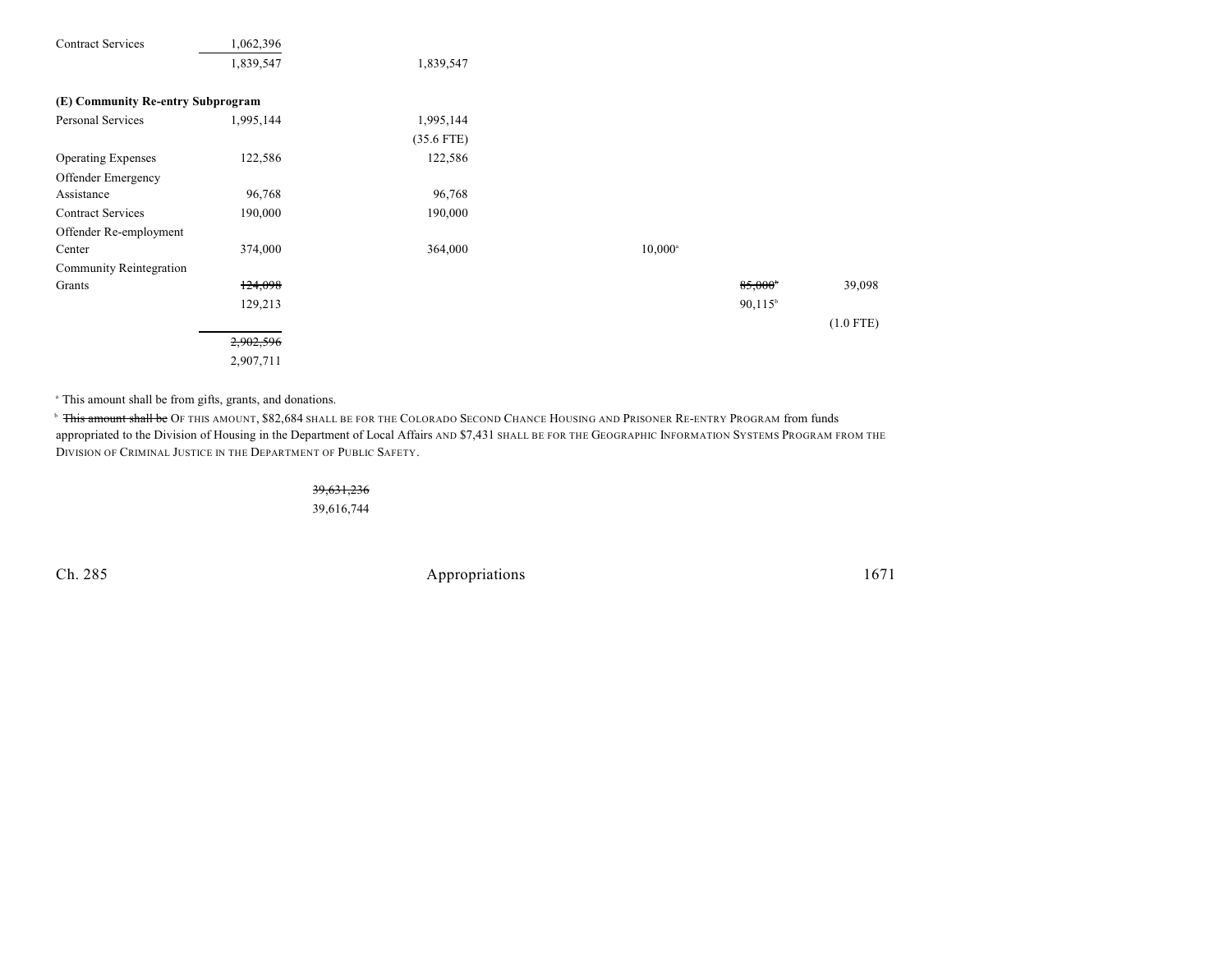|                                 | <b>APPROPRIATION FROM</b> |            |            |                               |    |                                                |    |                             |                                       |                                |
|---------------------------------|---------------------------|------------|------------|-------------------------------|----|------------------------------------------------|----|-----------------------------|---------------------------------------|--------------------------------|
|                                 | ITEM &<br><b>SUBTOTAL</b> | TOTAL      |            | <b>GENERAL</b><br><b>FUND</b> |    | <b>GENERAL</b><br><b>FUND</b><br><b>EXEMPT</b> |    | <b>CASH</b><br><b>FUNDS</b> | <b>REAPPROPRIATED</b><br><b>FUNDS</b> | <b>FEDERAL</b><br><b>FUNDS</b> |
|                                 | ${\mathbb S}$             | \$         | \$         |                               | \$ |                                                | \$ |                             | \$<br>\$                              |                                |
| (6) PAROLE BOARD                |                           |            |            |                               |    |                                                |    |                             |                                       |                                |
| <b>Personal Services</b>        | 1,197,526                 |            |            |                               |    |                                                |    |                             |                                       |                                |
|                                 | $(12.5$ FTE)              |            |            |                               |    |                                                |    |                             |                                       |                                |
| <b>Operating Expenses</b>       | 99,545                    |            |            |                               |    |                                                |    |                             |                                       |                                |
| <b>Contract Services</b>        | 228,637                   |            |            |                               |    |                                                |    |                             |                                       |                                |
|                                 |                           |            | 1,525,708  | 1,525,708                     |    |                                                |    |                             |                                       |                                |
| (7) CORRECTIONAL INDUSTRIES     |                           |            |            |                               |    |                                                |    |                             |                                       |                                |
| <b>Personal Services</b>        | 10,160,810                |            |            |                               |    |                                                |    | 2,989,807 <sup>a</sup>      | 7,171,003 <sup>b</sup>                |                                |
|                                 |                           |            |            |                               |    |                                                |    | $(39.2$ FTE)                | $(102.9$ FTE)                         |                                |
| <b>Operating Expenses</b>       | 5,928,190                 |            |            |                               |    |                                                |    | 1,817,327 <sup>a</sup>      | $4,110,863$ <sup>b</sup>              |                                |
| Raw Materials                   | 35,823,826                |            |            |                               |    |                                                |    | 8,441,080 <sup>a</sup>      | 27,382,746 <sup>b</sup>               |                                |
| Inmate Pay                      | 1,649,702                 |            |            |                               |    |                                                |    | $468,453$ <sup>a</sup>      | 1,181,249                             |                                |
| Capital Outlay                  | 1,406,200                 |            |            |                               |    |                                                |    | 337,094 <sup>a</sup>        | $1,069,106^{\circ}$                   |                                |
| <b>Indirect Cost Assessment</b> | 347,654                   |            |            |                               |    |                                                |    | $64,120^{\circ}$            | 283,534 <sup>b</sup>                  |                                |
| <b>CORRECTIONAL INDUSTRIES</b>  |                           |            |            |                               |    |                                                |    |                             |                                       |                                |
| <b>GRANTS</b>                   | 1,000,000                 |            |            |                               |    |                                                |    |                             |                                       | 1,000,000°                     |
|                                 |                           |            | 55,316,382 |                               |    |                                                |    |                             |                                       |                                |
|                                 |                           | 56,316,382 |            |                               |    |                                                |    |                             |                                       |                                |

<sup>a</sup> Of these amounts, \$13,967,881 is estimated to be from sales to non-state entities, and \$150,000 is estimated to be from the Land Improvement Fund.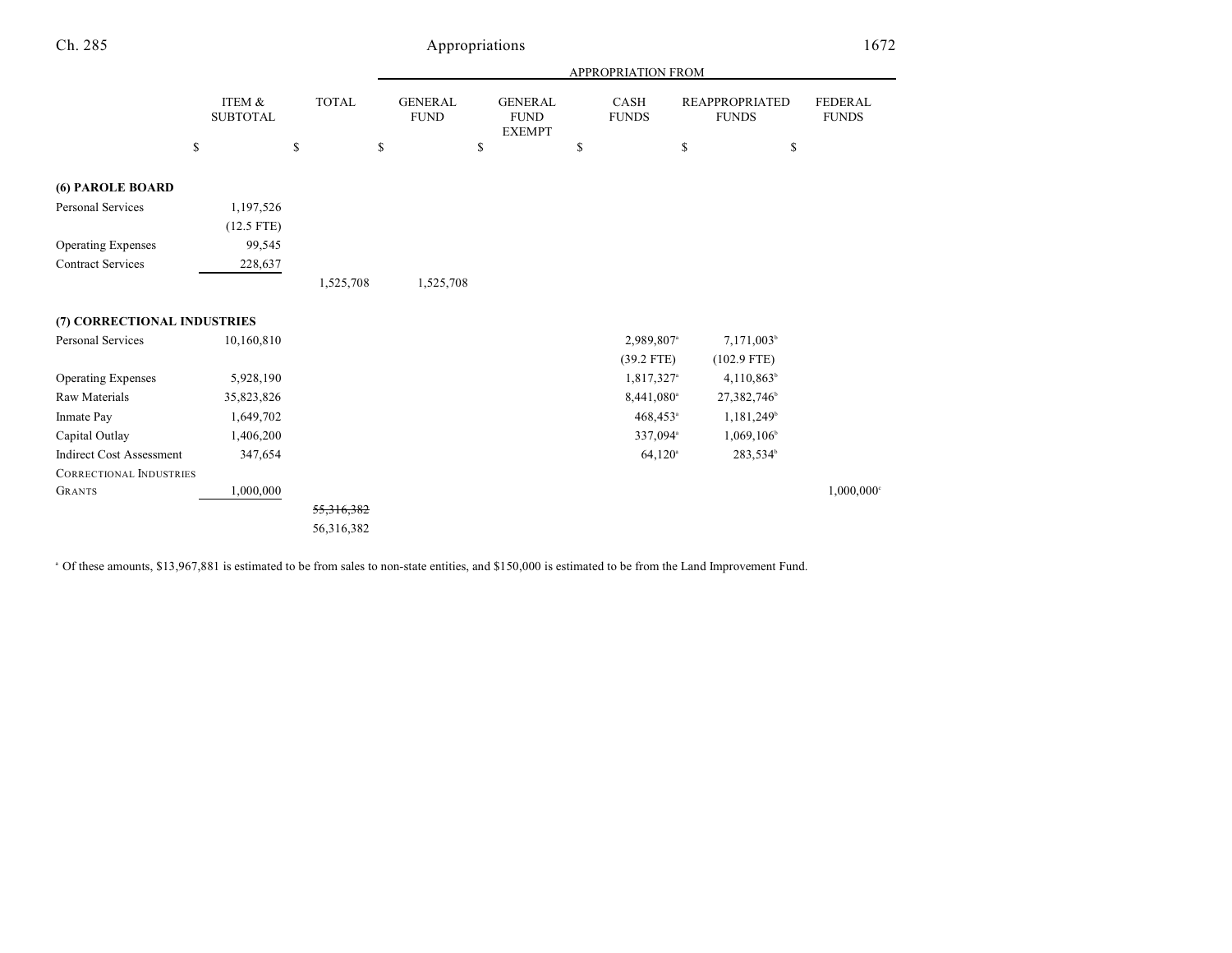<sup>b</sup> Of these amounts, \$35,405,132 is estimated to be from sales to other state agencies, and \$5,793,369 is estimated to be from the Department of Revenue for the purchase of license plates. For informational purposes, \$44,436 shall be for statewide indirect cost recoveries.

C THIS AMOUNT SHALL BE FROM THE U.S. DEPARTMENT OF STATE.

#### **(8) CANTEEN OPERATION**

| Personal Services         | 1,770,093    |  |
|---------------------------|--------------|--|
|                           | $(26.9$ FTE) |  |
| <b>Operating Expenses</b> | 12,851,987   |  |
| Inmate Pay                | 40,386       |  |
| Indirect Cost Assessment  | 51,127       |  |
|                           |              |  |

14,713,593<sup>a</sup> 14,713,593<sup>a</sup>

<sup>a</sup> This amount shall be from sales revenues earned by the Canteen Operation. For informational purposes, \$5,350 shall be for statewide indirect cost recoveries.

#### **TOTALS PART II**

|               | <del>\$727,033,553</del> | \$641,840,769 | \$40,223,654 | \$44,250,443 | \$718,687   |
|---------------|--------------------------|---------------|--------------|--------------|-------------|
| (CORRECTIONS) | \$745,786,055            | \$655,856,905 | \$41,946,456 | \$44,785,593 | \$3,197,101 |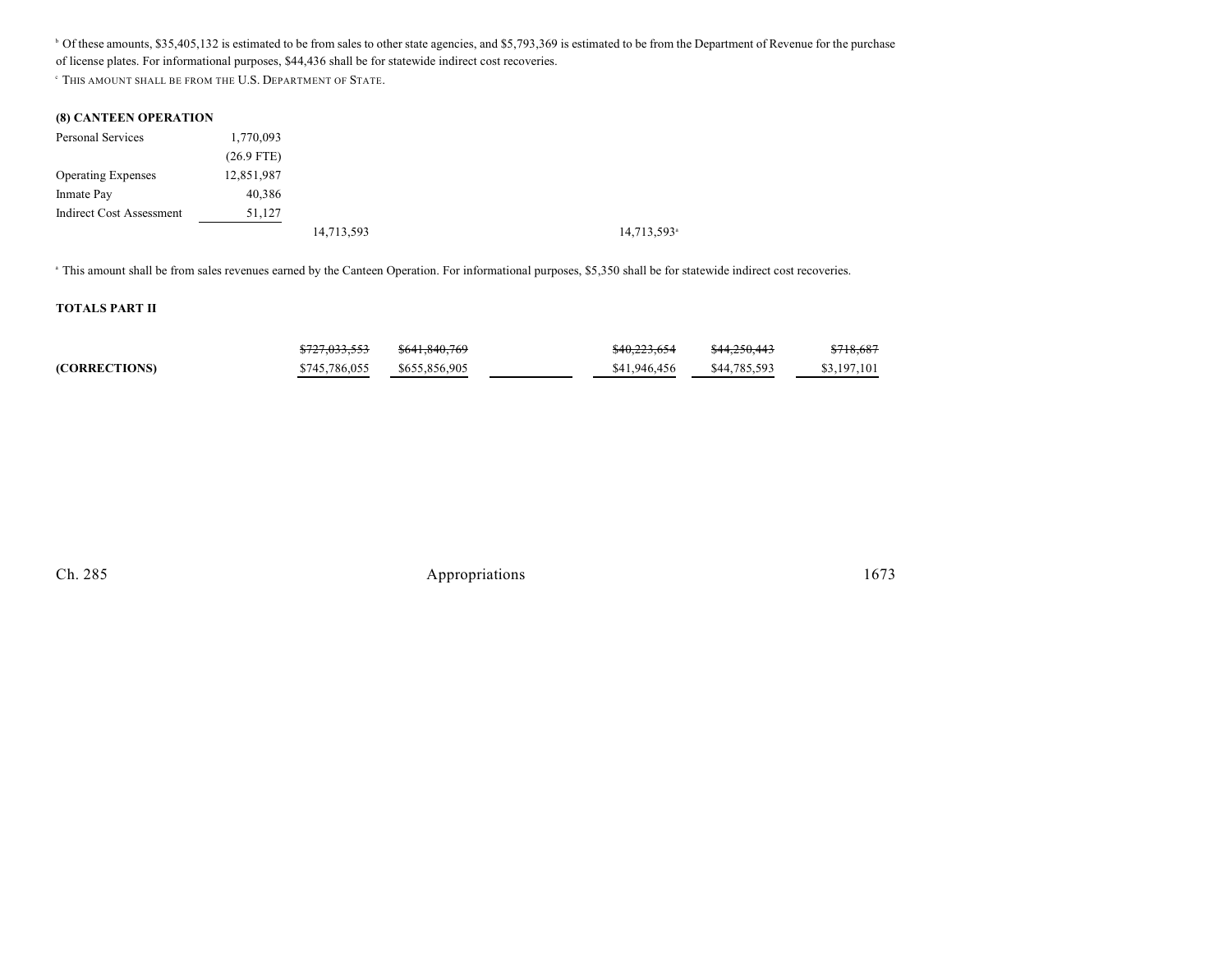#### **FOOTNOTES** -- The following statements are referenced to the numbered footnotes throughout section 2.

- 1a Department of Corrections, Management, Executive Director's Office Subprogram; Department of Human Services, Mental Health and Alcohol and Drug Abuse Services, Alcohol and Drug Abuse Division; and Division of Youth Corrections; Judicial Department, Probation and Related Services; and Department of Public Safety, Division of Criminal Justice; and Colorado Bureau of Investigation -- State agencies involved in multi-agency programs requiring separate appropriations to each agency are requested to designate one lead agency to be responsible for submitting a comprehensive annual budget request for such programs to the Joint Budget Committee, including prior year, request year, and three year forecasts for revenues into the fund and expenditures from the fund by agency. The requests should be sustainable for the length of the forecast based on anticipated revenues. Each agency is still requested to submit its portion of such request with its own budget document. This applies to requests for appropriation from the Drug Offender Surcharge Fund, the Offender Identification Fund, the Sex Offender Surcharge Fund, the Persistent Drunk Driver Cash Fund, and the Alcohol and Drug Driving Safety Program Fund, among other programs.
- 2 Department of Corrections, Management, External Capacity Subprogram, Payments to House State Prisoners -- It is the intent of the General Assembly that the Department of Corrections be authorized to transfer 5.0 percent of the total appropriation for external capacity subprogram between line items in the external capacity subprogram for purposes of reimbursing local jails, private prison providers, and community corrections providers.
- 3 Department of Corrections, Management, External Capacity Subprogram, Payments to House State Prisoners -- It is the intent of the General Assembly that the appropriations made for payments to private facilities housing state inmates be used exclusively for the purpose of per diem payments. It is the intent of the General Assembly that the department not withhold funds from the per diem payments to cover major medical expenses incurred by state inmates assigned to private facilities. It is the intent of the General Assembly that appropriations made in the medical services subprogram are sufficient to cover major medical expenses incurred by state inmates held in both state and private facilities.
- 4 Department of Corrections, Management, External Capacity Subprogram, Payments to House State Prisoners, Payments to in-state private prisons at a rate of \$54.93 per inmate per day, and Payments to pre-release parole revocation facilities at a rate of \$54.93 per inmate per day -- Due to current fiscal restraints, it is the intent of the General Assembly not to fund any supplemental requests from the Department of Corrections that are requested as a result of the Department of Corrections paying a higher per diem rate to private prisons than \$52.69. If caseload changes would result in a negative supplemental from the Department of Corrections given a private prison per diem rate of \$52.69, it is further the intent of the General Assembly to reduce the appropriation to the Department of Corrections accordingly.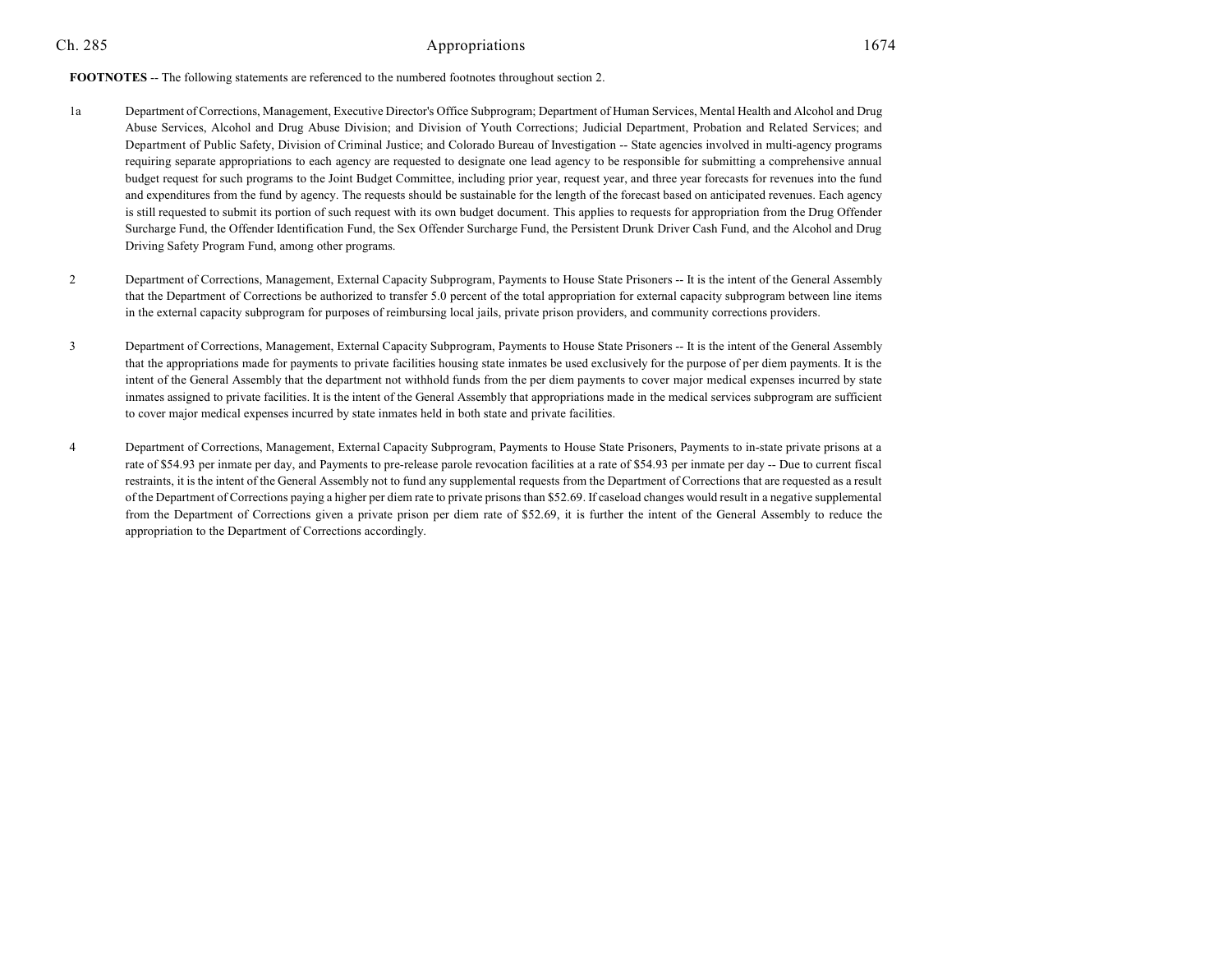- 4a DEPARTMENT OFCORRECTIONS,INSTITUTIONS,SUPERINTENDENTS SUBPROGRAM --THE UNEXPENDED BALANCE OF FISCALYEAR 2011-12 APPROPRIATIONS FOR FORT LYON CORRECTIONAL FACILITY STAFF MOVING AND RELOCATION EXPENSES SHALL BE ROLLED FORWARD FOR EXPENDITURE IN FISCAL YEAR 2012-13.
- 5 Department of Corrections, Institutions, Mental Health Subprogram -- It is the intent of the General Assembly that the funds being appropriated to convert beds at Colorado State Penitentiary (CSP) for use by offenders with mental illness (OMIs) are being appropriated to create an appropriate, secure, therapeutic environment for OMIs within CSP and that the beds shall not be occupied or managed solely for disciplinary purposes.
- 6 Department of Corrections, Institutions, Mental Health Subprogram -- It is the intent of the General Assembly that the Department of Corrections work with the Mentally Ill Offender Task Force to develop a plan for the implementation and ongoing evaluation of the mental health unit at Colorado State Penitentiary (CSP).